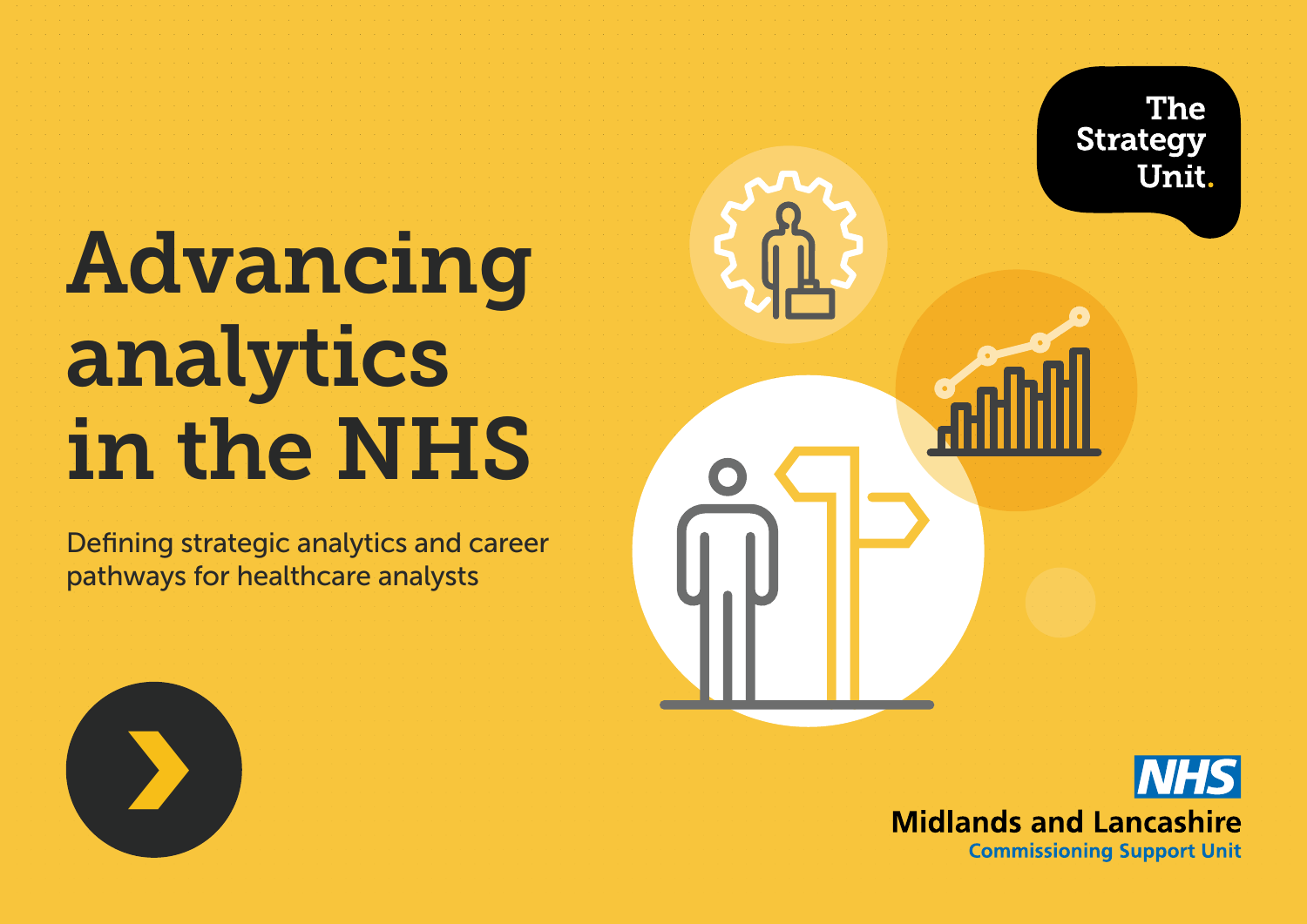## <span id="page-1-0"></span>Document purpose

#### This document is the result of work carried out by the Strategy Unit in 2021 on behalf of NHSE/I.

Our report addressed the vital question of how analytical capability (and capacity) can be advanced across the NHS in order to support the best possible decisions to be made. To do this we described what analysis is for; what a high functioning analytical team looks like and the kind of questions they should be addressing; we unpack the skills needed to do that and what that means for analysts in developing their careers.

The results of this work are contained here in the form of:

- › A description of the characteristics of a high functioning analytical team
- › A typology of analytical projects
- › Career pathways for healthcare analysts operating within a high-functioning team
- › Existing training that healthcare analysts can access.

These products have been tested with stakeholders from across the healthcare analyst community.

The full report, including recommendations for advancing analytical capability for national bodies, regional analytical networks, and analysts and their teams, is available [here](https://www.strategyunitwm.nhs.uk/sites/default/files/2021-11/Recommendations%20for%20Advancing%20Analytics%20in%20Healthcare.pdf).



## Using this document

This document is designed to be<br>The results of this work are contained here in the form of:<br>A description of the characteristics of a high functioning<br>A description of the characteristics of a high functioning This document is designed to be 'live' and does not represent a 'final' view of strategic analytics in high functioning teams.

> It is expected that it will be updated as it is engaged with by healthcare analysts and further iterations will result.

To comment or feedback on the document please contact the Strategy Unit:

#### [strategy.unit@nhs.net](mailto:strategy.unit%40nhs.net?subject=)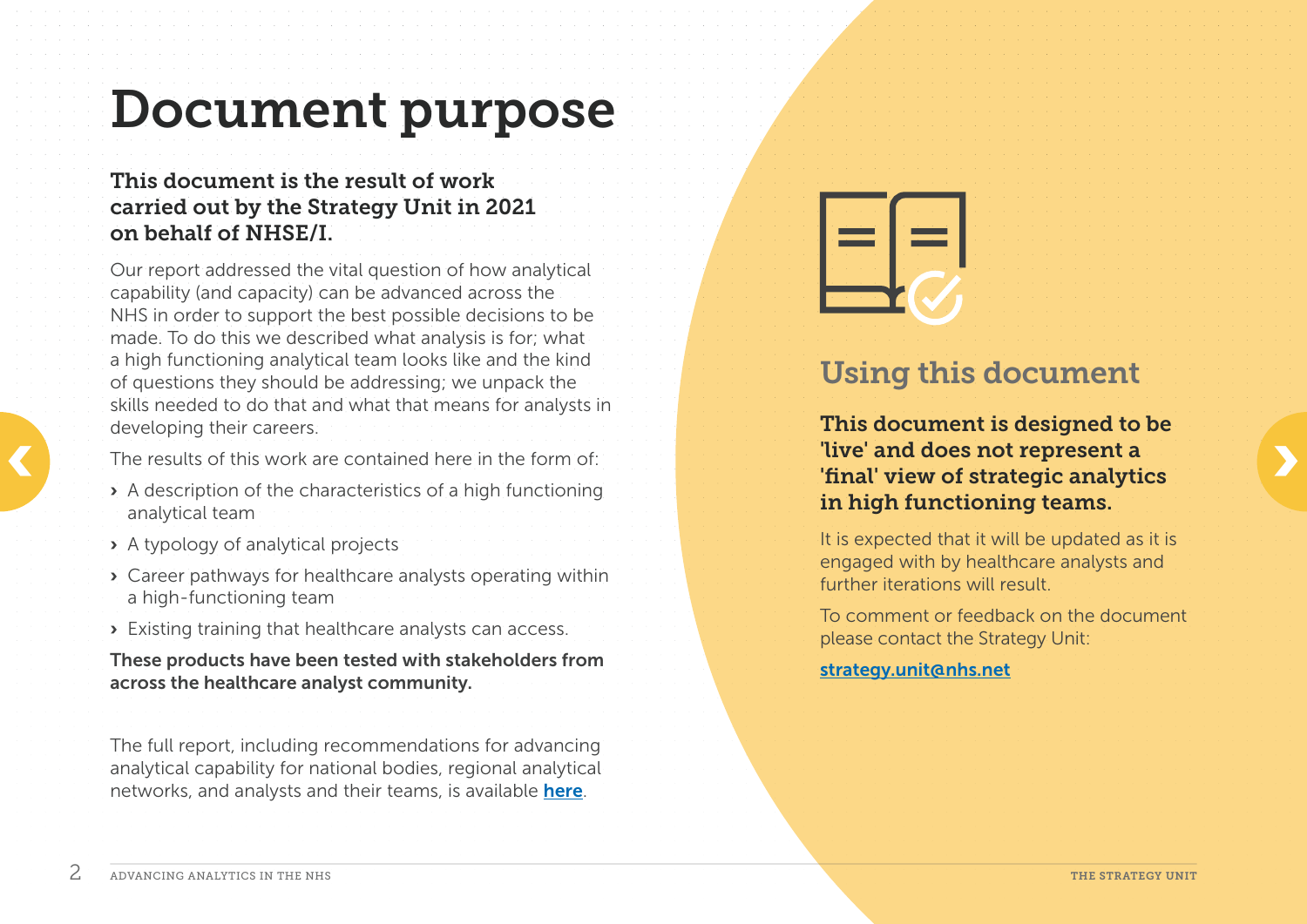# <span id="page-2-0"></span>What is a high functioning analytical team?

[‹](#page-1-0)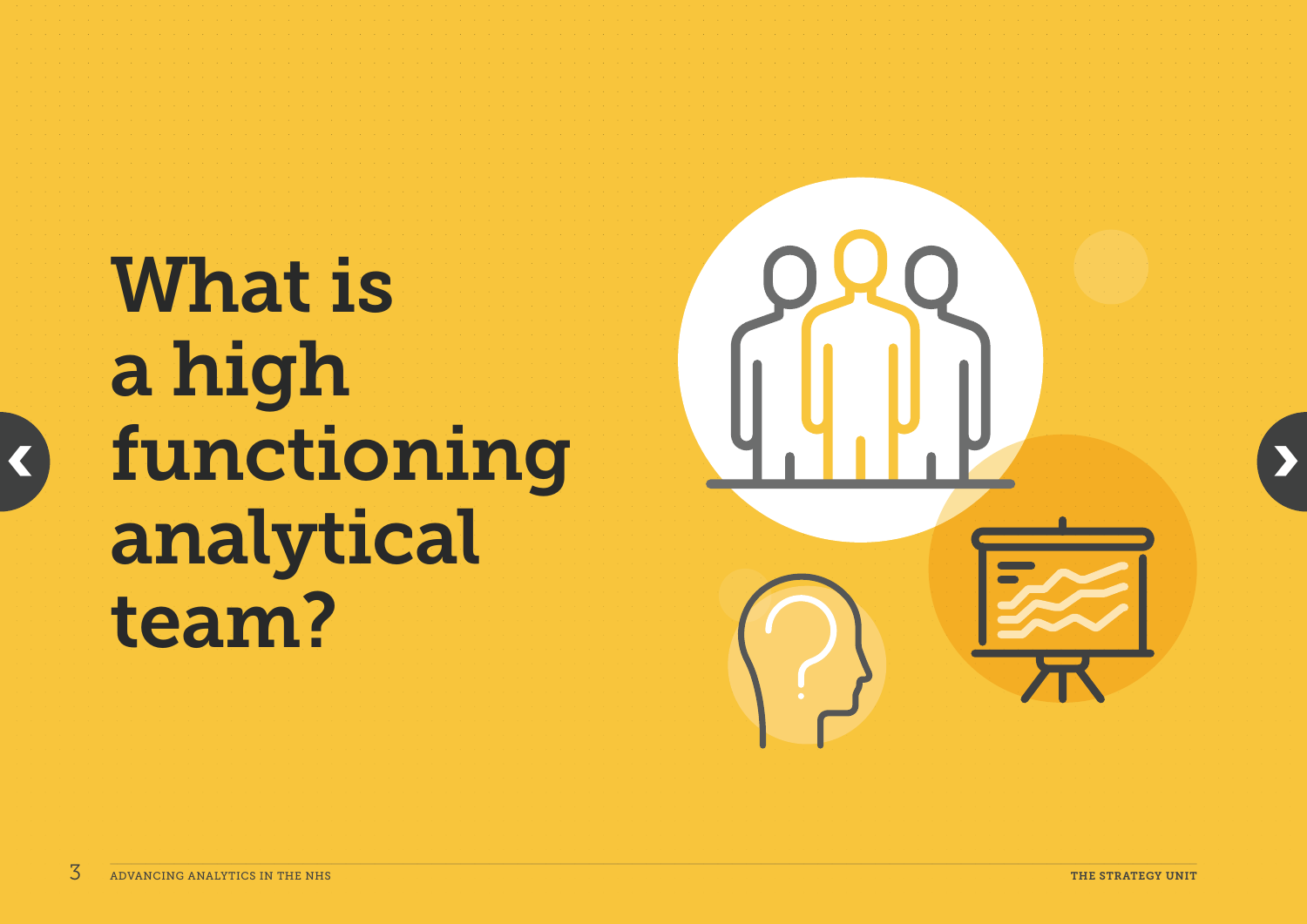## <span id="page-3-0"></span>What are the characteristics of a high functioning analytical team?

Following engagement with analytical leaders across the NHS, the following description of a high functioning analytical team has been agreed:



A high-functioning analytical team…

- › Is clear that their key role is to enhance the quality of the decisionmaking process
- › Has critical problem formulation skills – to help them engage with decision makers to ensure the right questions are being addressed
- › Is technically proficient across the range of analytical project 'types' and able to apply these to the questions at hand
- › Is aware of its own limitations and establishes collaborative partnerships to supplement this
- › Is able to influence the decision-making processes by providing reliable, relevant, well communicated analyses to decision makers to ensure decision quality
- › Is dedicated to research and sharing knowledge; producing replicable work and evidencing new ways of working
- › Is well-versed in the healthcare context in which it operates.

[‹](#page-2-0)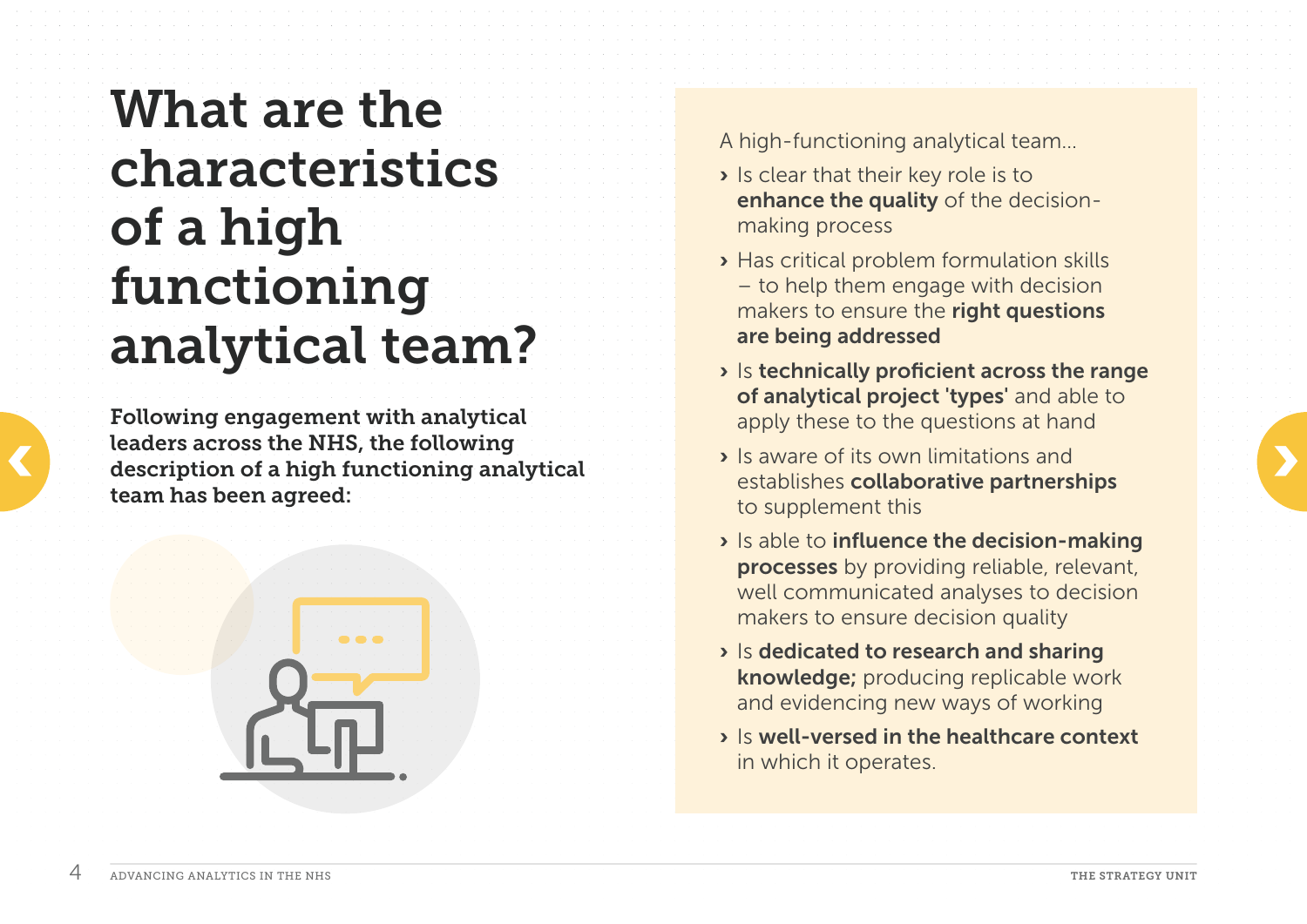[‹](#page-3-0)

# <span id="page-4-0"></span>Typology for analytical projects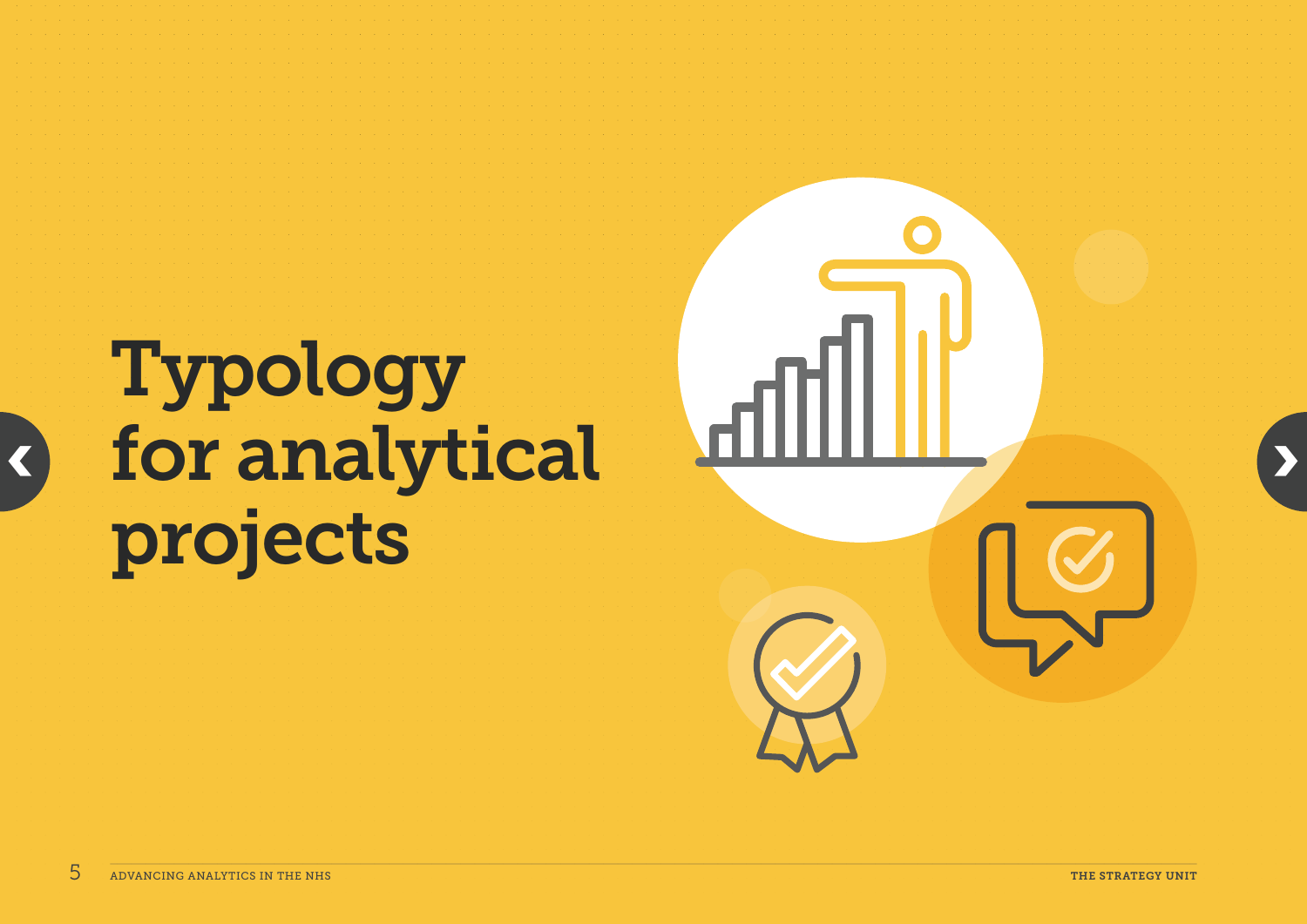## Typology for analytical projects

In support of the analytical career paths outlined on the following pages, a typology of analytical question types has been developed and tested with analysts.

This describes the types of analytical work that may take place within a high functioning team and the types of analytical methods that are required to address them. The purpose of this typology is to support meaningful conversations between analysts and their leaders about the types of analytical projects they deliver; the skills and skills development trajectory needed to be able to accommodate the whole spectrum; and the art of the possible.

We have recommended the adoption of this typology nationally.

Foundational analytical tasks Analytical project types

## Analytical projects typology

<span id="page-5-0"></span>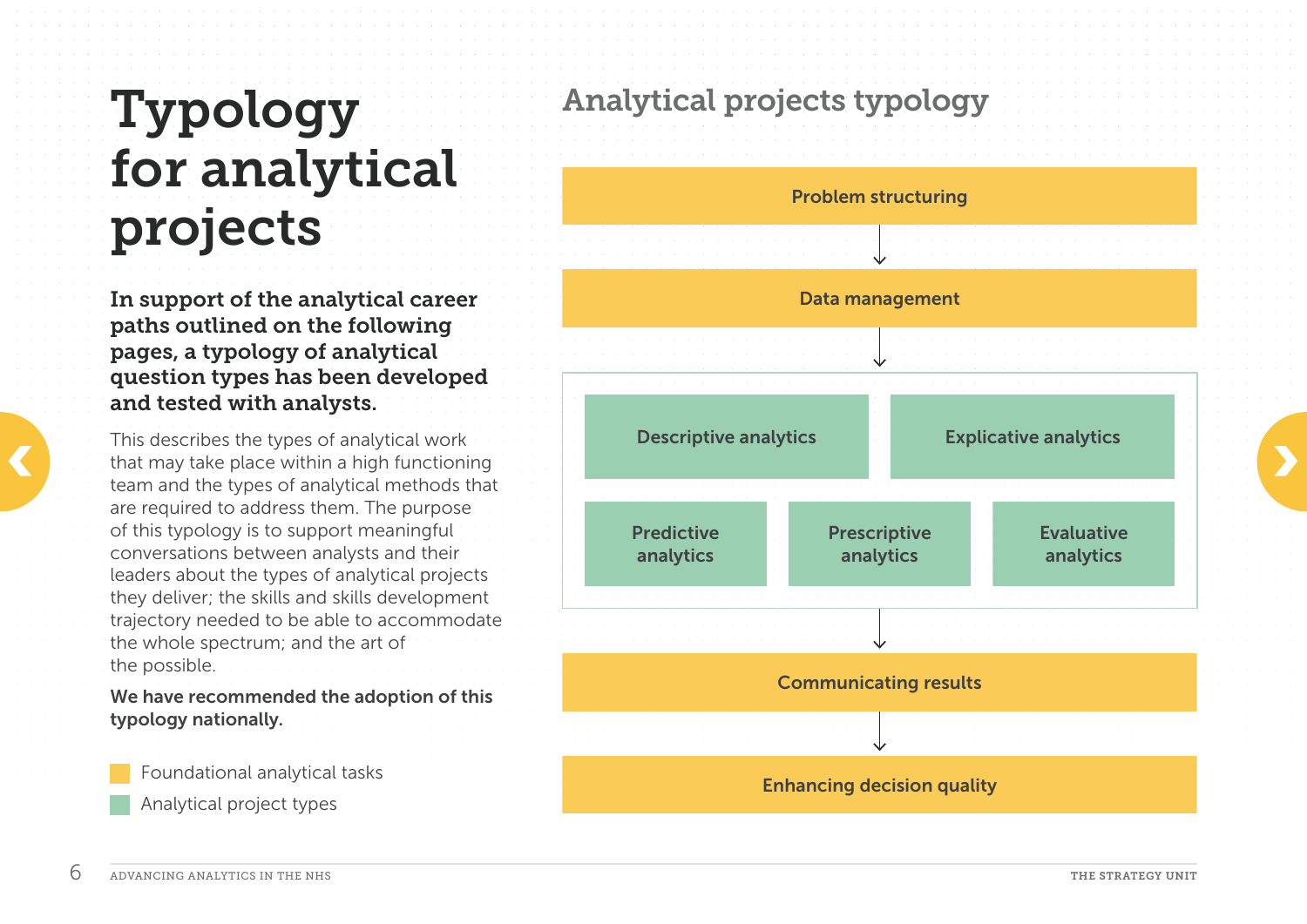<span id="page-6-0"></span>Five 'types' of analytics have been defined according to the nature and context of the problem to be addressed. We acknowledge that some projects include multiple phases, and that different phases require different 'types' of analysis.

Some commonly used methods are listed for each 'type', but these are neither exclusive nor exhaustive. In addition, four foundational analytical tasks are identified which will feature in most analyses, irrespective of 'type'.

| the control of the control of the con-<br>the contract of the contract of the contract of                                 | <b>Problem</b><br><b>Structuring</b> | Data<br>Management         | Descriptive<br>Analytics | Explicative<br>Analytics | Predictive<br>Analytics | Prescriptive<br>Analytics | Evaluative<br>Analytics | Communicating<br>results | Enhancing<br>decision quality |                                                                                                    |  |
|---------------------------------------------------------------------------------------------------------------------------|--------------------------------------|----------------------------|--------------------------|--------------------------|-------------------------|---------------------------|-------------------------|--------------------------|-------------------------------|----------------------------------------------------------------------------------------------------|--|
| the company's company's company's<br>the contract of the con-<br>the control of the control of<br>the control of the con- |                                      | <b>Problem Structuring</b> |                          |                          |                         |                           |                         |                          |                               | the contract of the contract of the<br>contract the contract of<br>the contract of the contract of |  |

Deriving a problem definition and analytical plan from a presenting management, clinical or operational context.

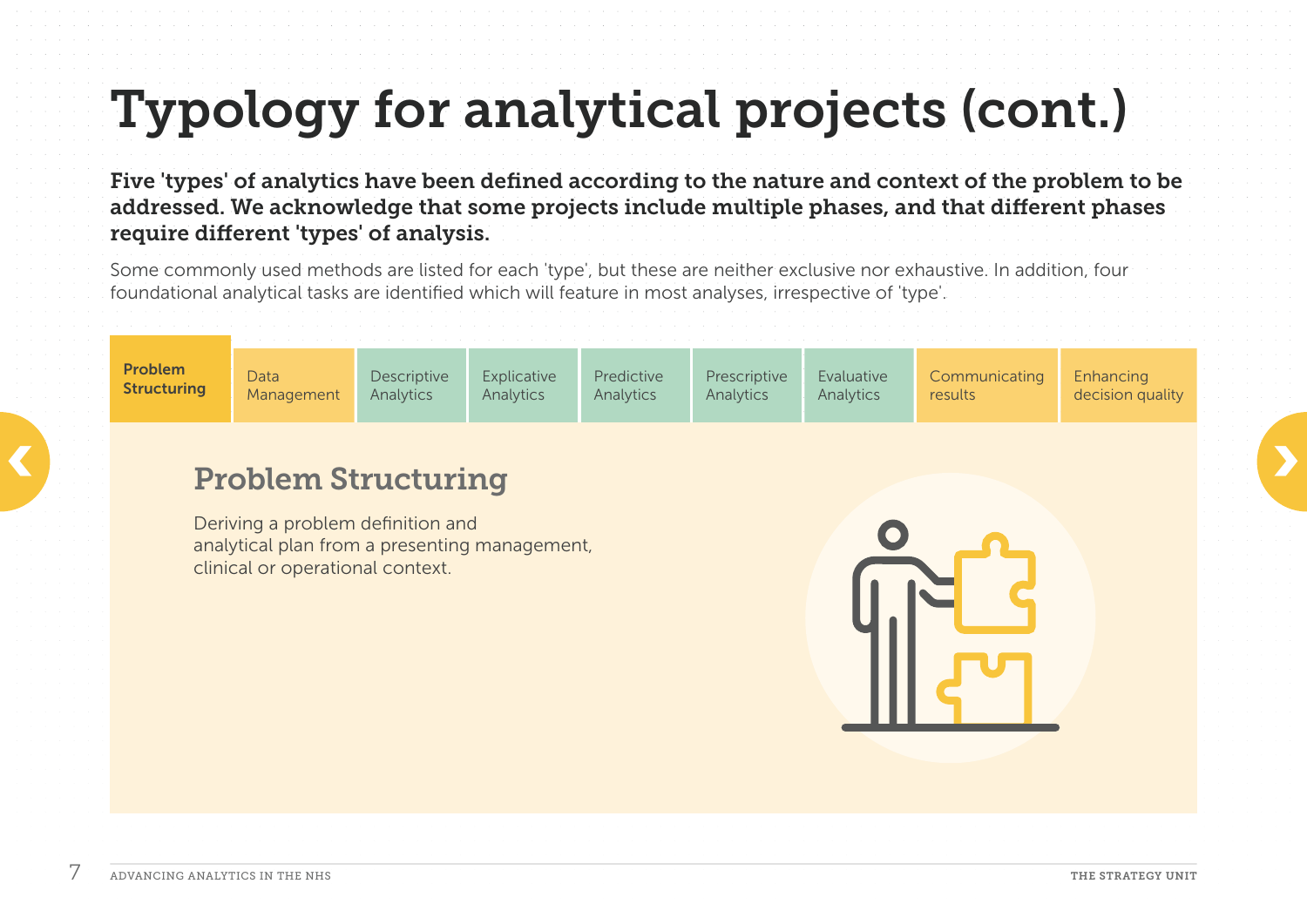<span id="page-7-0"></span>Five 'types' of analytics have been defined according to the nature and context of the problem to be addressed. We acknowledge that some projects include multiple phases, and that different phases require different 'types' of analysis.

Some commonly used methods are listed for each 'type', but these are neither exclusive nor exhaustive. In addition, four foundational analytical tasks are identified which will feature in most analyses, irrespective of 'type'.

| Problem<br>Structuring | Data<br><b>Management</b>                                                        | Descriptive<br>Analytics | Explicative<br>Analytics | Predictive<br>Analytics | Prescriptive<br>Analytics | Evaluative<br>Analytics | Communicating<br>results | Enhancing<br>decision quality |
|------------------------|----------------------------------------------------------------------------------|--------------------------|--------------------------|-------------------------|---------------------------|-------------------------|--------------------------|-------------------------------|
|                        | <b>Data Management</b>                                                           |                          |                          |                         |                           |                         |                          |                               |
|                        | Information governance, data ethics, data<br>processing, wrangling, and linkage. |                          |                          |                         |                           |                         |                          |                               |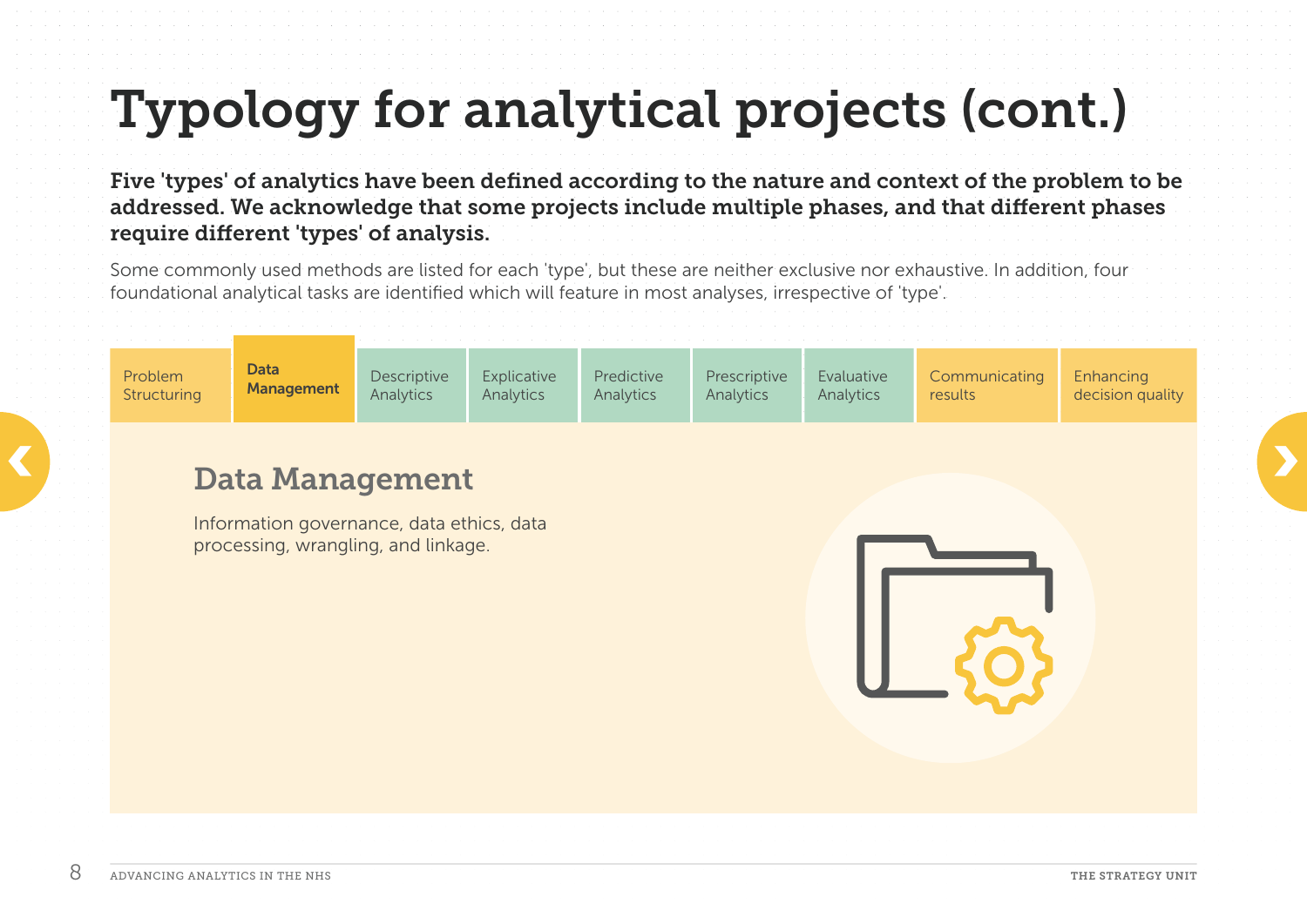<span id="page-8-0"></span>Five 'types' of analytics have been defined according to the nature and context of the problem to be addressed. We acknowledge that some projects include multiple phases, and that different phases require different 'types' of analysis.

Some commonly used methods are listed for each 'type', but these are neither exclusive nor exhaustive. In addition, four foundational analytical tasks are identified which will feature in most analyses, irrespective of 'type'.

| Problem<br>Structuring | <b>Data</b><br>Management | <b>Descriptive</b><br><b>Analytics</b> | Explicative<br><b>Analytics</b> | Predictive<br>Analytics | Prescriptive<br>Analytics | Evaluative<br>Analytics | Communicating<br>results | Enhancing<br>decision quality |  |
|------------------------|---------------------------|----------------------------------------|---------------------------------|-------------------------|---------------------------|-------------------------|--------------------------|-------------------------------|--|
|                        |                           |                                        |                                 |                         |                           |                         |                          |                               |  |

## Descriptive Analytics **CONSERVERSION DESCRiptive Analytics**

#### What is the world like now and in the past?

Using multiple data sources to provide a coherent overview of activity, resource use, performance, quality, efficiency, experience and outcomes.

#### Commonly used methods:

*Summary statistics, data visualisation, geospatial mapping, metric development and derivation, prevalence studies, experience surveys.*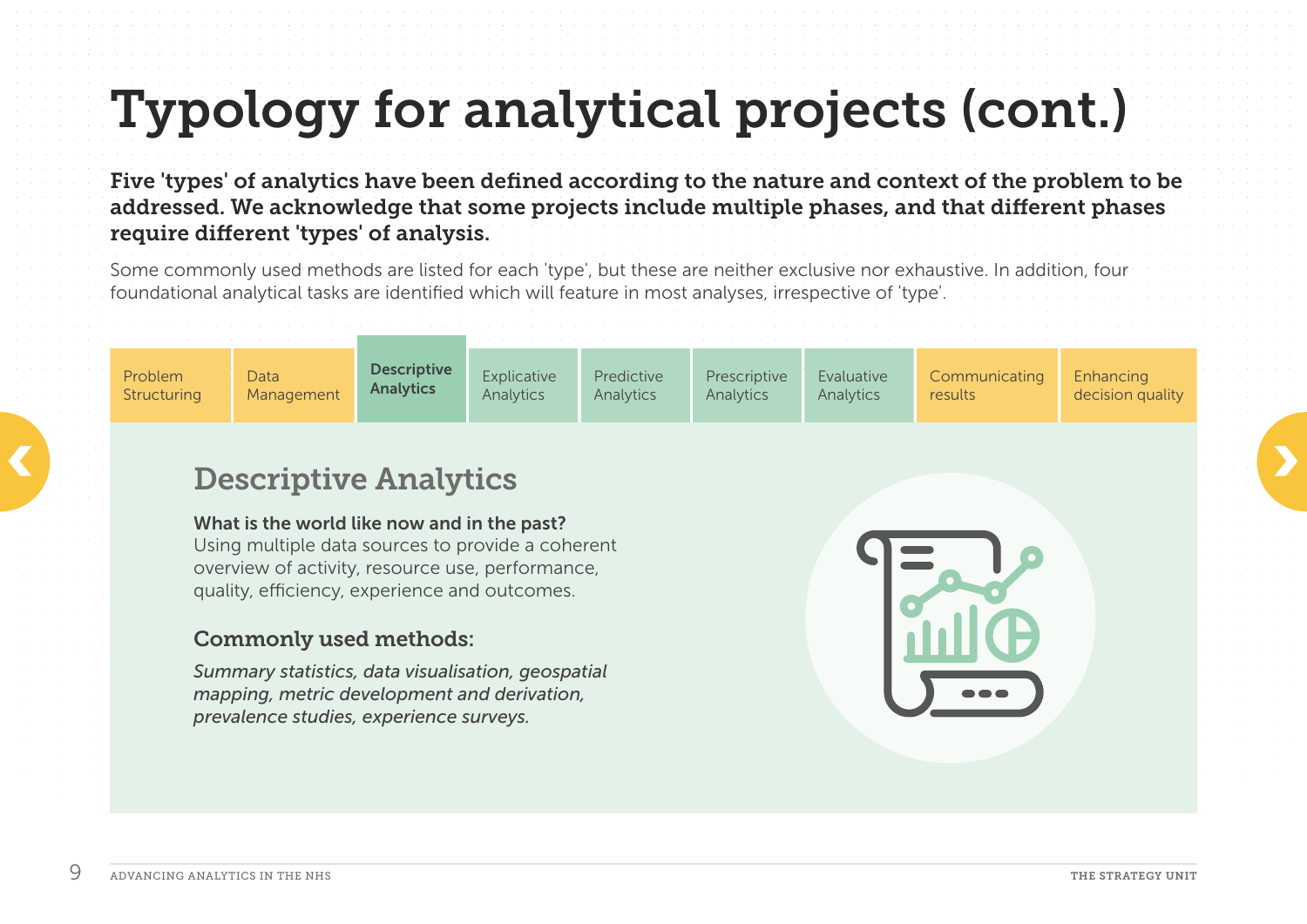<span id="page-9-0"></span>Five 'types' of analytics have been defined according to the nature and context of the problem to be addressed. We acknowledge that some projects include multiple phases, and that different phases require different 'types' of analysis.

Some commonly used methods are listed for each 'type', but these are neither exclusive nor exhaustive. In addition, four foundational analytical tasks are identified which will feature in most analyses, irrespective of 'type'.

| Problem     | Data       | Descriptive      | <b>Explicative</b><br><b>Analytics</b> | Predictive | Prescriptive     | Evaluative       | Communicating | Enhancing        |  |
|-------------|------------|------------------|----------------------------------------|------------|------------------|------------------|---------------|------------------|--|
| Structuring | Management | <b>Analytics</b> |                                        | Analytics  | <b>Analytics</b> | <b>Analytics</b> | results       | decision quality |  |
|             |            |                  |                                        |            |                  |                  |               |                  |  |

## Explicative Analytics **CONTRACT CONTRACT CONTRACT CONTRACT CONTRACT CONTRACT CONTRACT CONTRACT CONTRACT CONTRACT CONTRACT CONTRACT CONTRACT CONTRACT CONTRACT CONTRACT CONTRACT CONTRACT CONTRACT CONTRACT CONTRACT CONTRACT CONTRACT CONTRACT CONTR**

#### Why is the world the way it is?

Exploring and explaining observed patterns of activity, performance and outcomes and the variation in these between groups and over time.

#### Commonly used methods:

*Explanatory regression modelling, inferential statistics and hypothesis testing, data-mining, observational (risk) studies, choice experiments.*

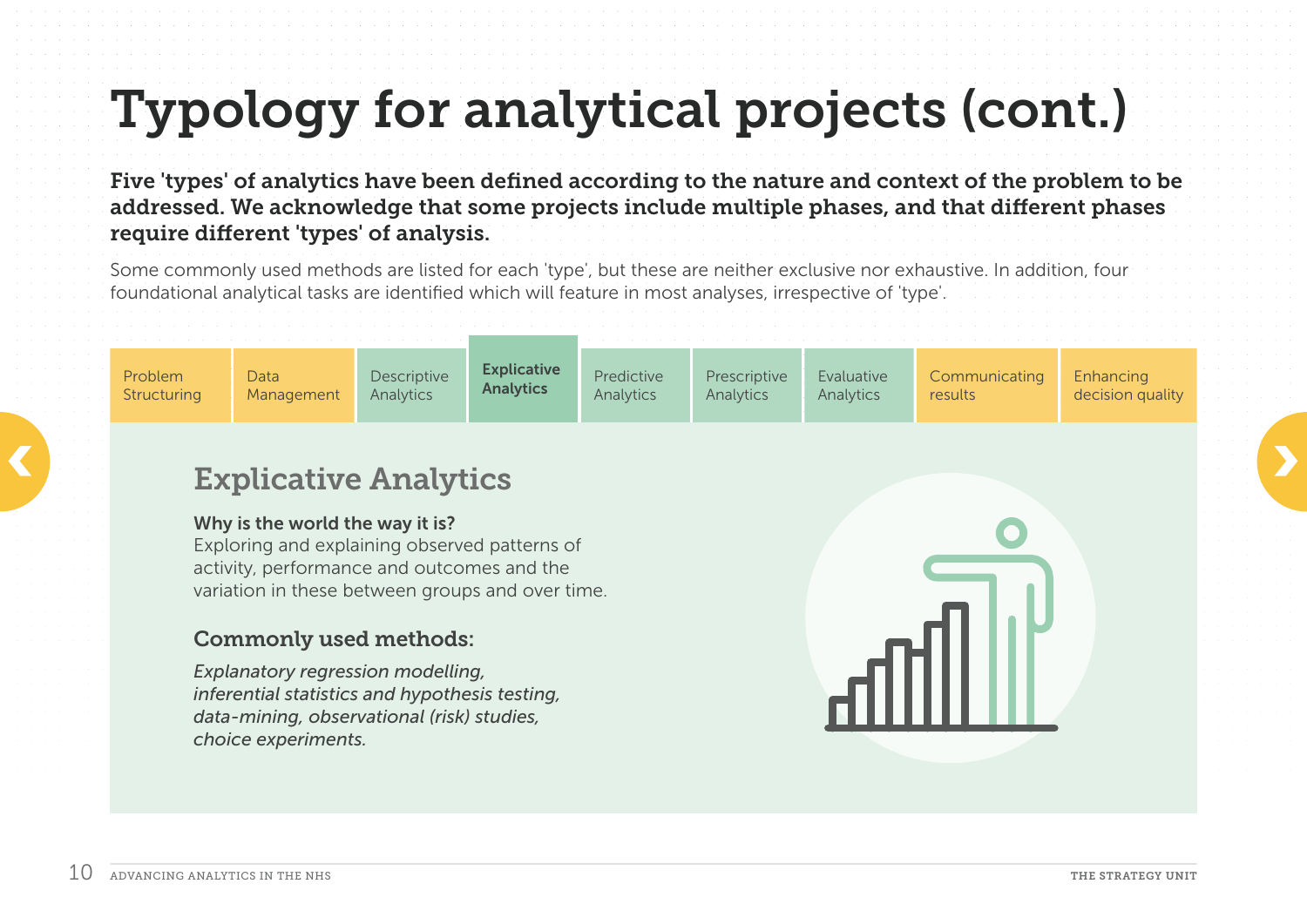<span id="page-10-0"></span>Five 'types' of analytics have been defined according to the nature and context of the problem to be addressed. We acknowledge that some projects include multiple phases, and that different phases require different 'types' of analysis.

Some commonly used methods are listed for each 'type', but these are neither exclusive nor exhaustive. In addition, four foundational analytical tasks are identified which will feature in most analyses, irrespective of 'type'.

## Predictive Analytics **CONTRACTE CONTRACTE CONTRACTE CONTRACTE CONTRACTE CONTRACTE CONTRACTE CONTRACTE CONTRACTE CONTRACTE CONTRACTE CONTRACTE CONTRACTE CONTRACTE CONTRACTE CONTRACTE CONTRACTE CONTRACTE CONTRACTE CONTRACTE CONTRACTE CONTRACTE C**

#### What might the future hold for patients, services and populations?

Estimating how activity levels, performance and outcomes change in the future under different assumptions and scenarios.

#### Commonly used methods:

*Time series forecasting, risk prediction, machine learning, scenario planning, simulation, ex-ante modelling, epidemiological and demand modelling.*

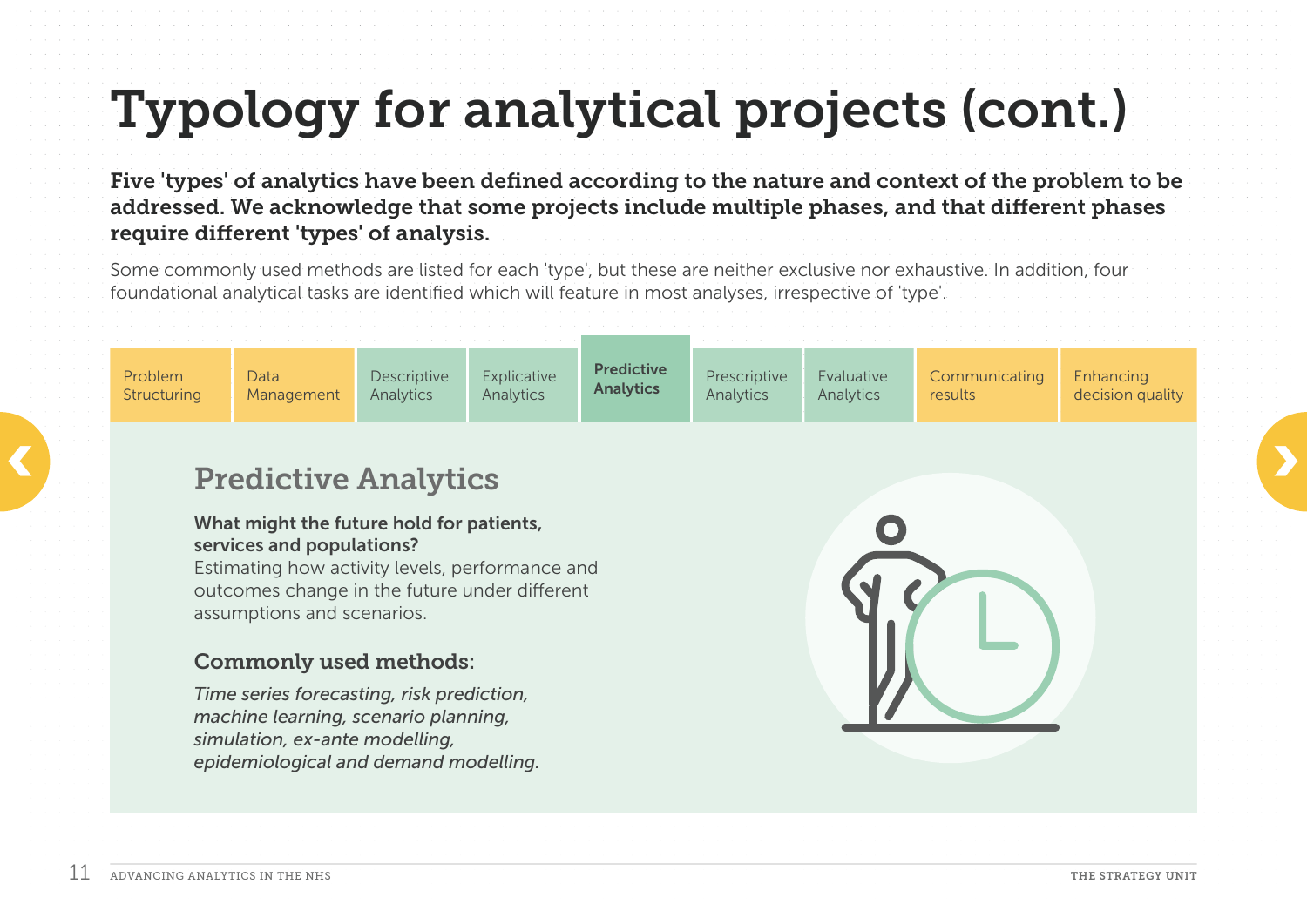<span id="page-11-0"></span>Five 'types' of analytics have been defined according to the nature and context of the problem to be addressed. We acknowledge that some projects include multiple phases, and that different phases require different 'types' of analysis.

Some commonly used methods are listed for each 'type', but these are neither exclusive nor exhaustive. In addition, four foundational analytical tasks are identified which will feature in most analyses, irrespective of 'type'.

| Problem<br>Structuring | Data <sup>1</sup><br>Management | Descriptive<br>Analytics | Explicative<br>Analytics | Predictive<br>Analytics | <b>Prescriptive</b><br><b>Analytics</b> | Evaluative<br>Analytics | Communicating<br>results | Enhancing<br>decision quality |  |
|------------------------|---------------------------------|--------------------------|--------------------------|-------------------------|-----------------------------------------|-------------------------|--------------------------|-------------------------------|--|
|                        |                                 |                          |                          |                         |                                         |                         |                          |                               |  |

# **C**<br> **Prescriptive Analytics**

#### What should we do?

Providing specific advice for decision makers in order to make best use of available resources to maximise health outcomes.

#### Commonly used methods:

*Opportunity assessments, options appraisals, resource allocation, resource planning, scheduling, optimisation, statistical process control, decision aids and decision analysis.*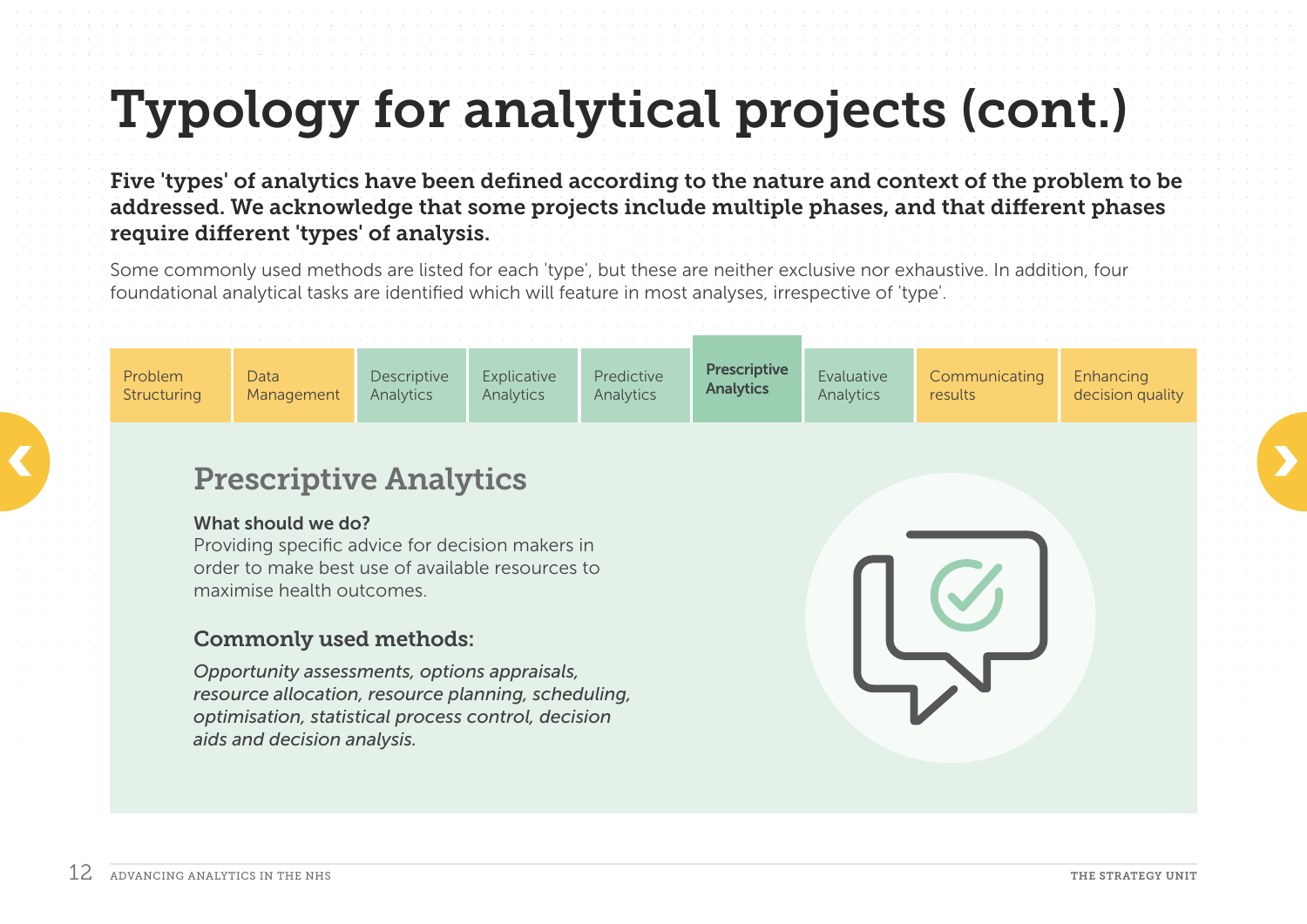<span id="page-12-0"></span>Five 'types' of analytics have been defined according to the nature and context of the problem to be addressed. We acknowledge that some projects include multiple phases, and that different phases require different 'types' of analysis.

Some commonly used methods are listed for each 'type', but these are neither exclusive nor exhaustive. In addition, four foundational analytical tasks are identified which will feature in most analyses, irrespective of 'type'.

| Problem     | Data       | <b>Descriptive</b> | Explicative | Predictive       | Prescriptive | <b>Evaluative</b> | Communicating | Enhancing        |  |
|-------------|------------|--------------------|-------------|------------------|--------------|-------------------|---------------|------------------|--|
| Structuring | Management | Analytics          | Analytics   | <b>Analytics</b> | Analytics    | <b>Analytics</b>  | results       | decision quality |  |
|             |            |                    |             |                  |              |                   |               |                  |  |

## Evaluative Analytics **CONTRACTE SERVICE SERVICE SERVICE SERVICE SERVICE SERVICE SERVICE SERVICE SERVICE SERVICE SERVICE SERVICE SERVICE SERVICE SERVICE SERVICE SERVICE SERVICE SERVICE SERVICE SERVICE SERVICE SERVICE SERVICE SERVICE SERVICE SER**

#### Did it make a difference and was it worth it?

Estimating the impact and costs of changes that are or have been made to the health system to inform decisions about implementation and whether to continue/roll-out.

#### Commonly used methods:

*Causal inference, logic modelling, experimental and quasi-experimental studies, directed acyclic graphs, contribution, mediation and moderation analysis, cost effectiveness, cost benefit and return on investment analysis.*

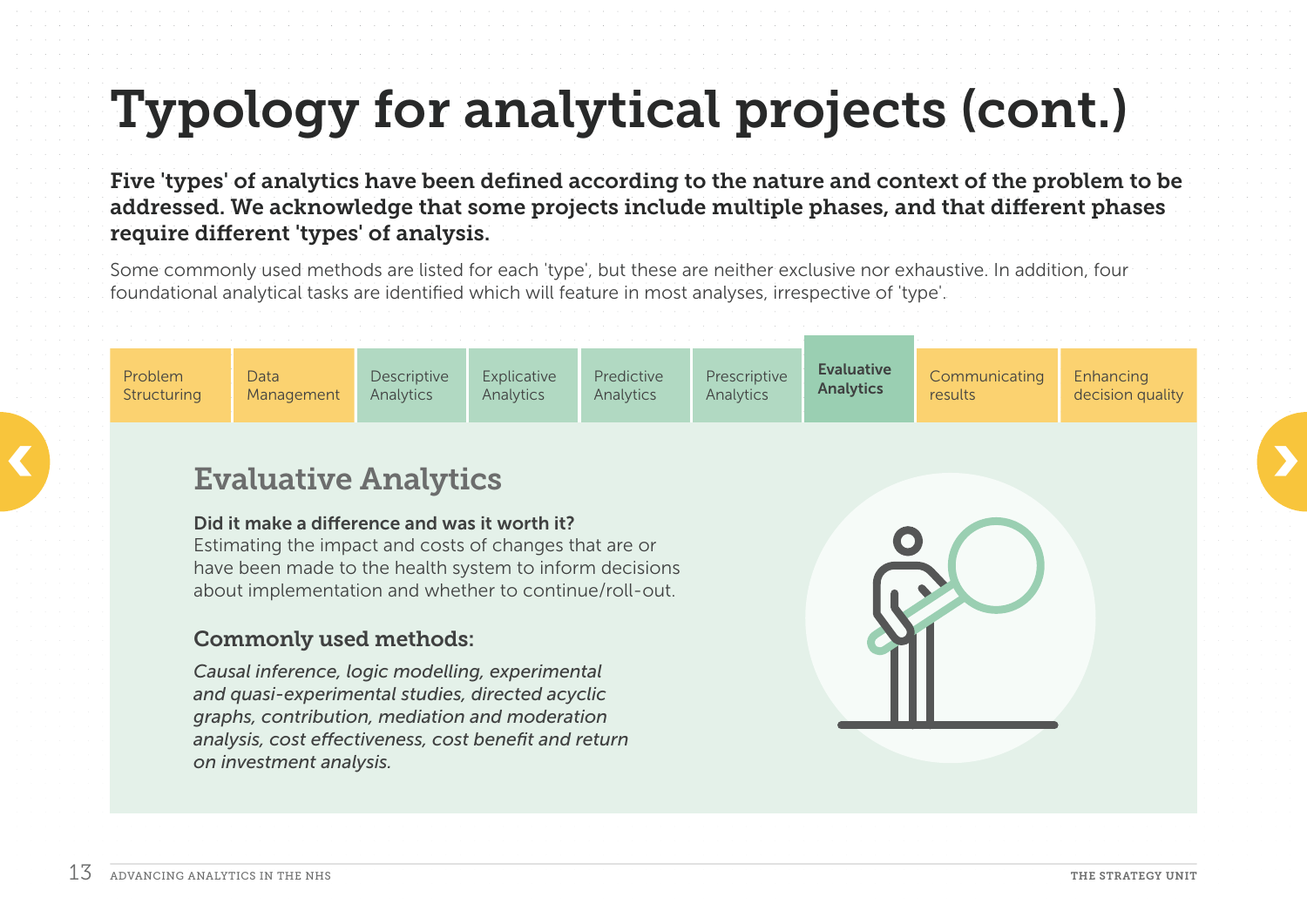<span id="page-13-0"></span>Five 'types' of analytics have been defined according to the nature and context of the problem to be addressed. We acknowledge that some projects include multiple phases, and that different phases require different 'types' of analysis.

Some commonly used methods are listed for each 'type', but these are neither exclusive nor exhaustive. In addition, four foundational analytical tasks are identified which will feature in most analyses, irrespective of 'type'.

| Problem     | <b>Data</b> | <b>Descriptive</b> | Explicative | Predictive | Prescriptive | Evaluative | Communicating<br>results | Enhancing        |  |
|-------------|-------------|--------------------|-------------|------------|--------------|------------|--------------------------|------------------|--|
| Structuring | Management  | Analytics          | Analytics   | Analytics  | Analytics    | Analytics  |                          | decision quality |  |

# **Communicating results**

Constructing narratives, report writing, data visualisation, verbal presentation, conveying risk and uncertainty, describing concepts and methods to non-technical audiences.

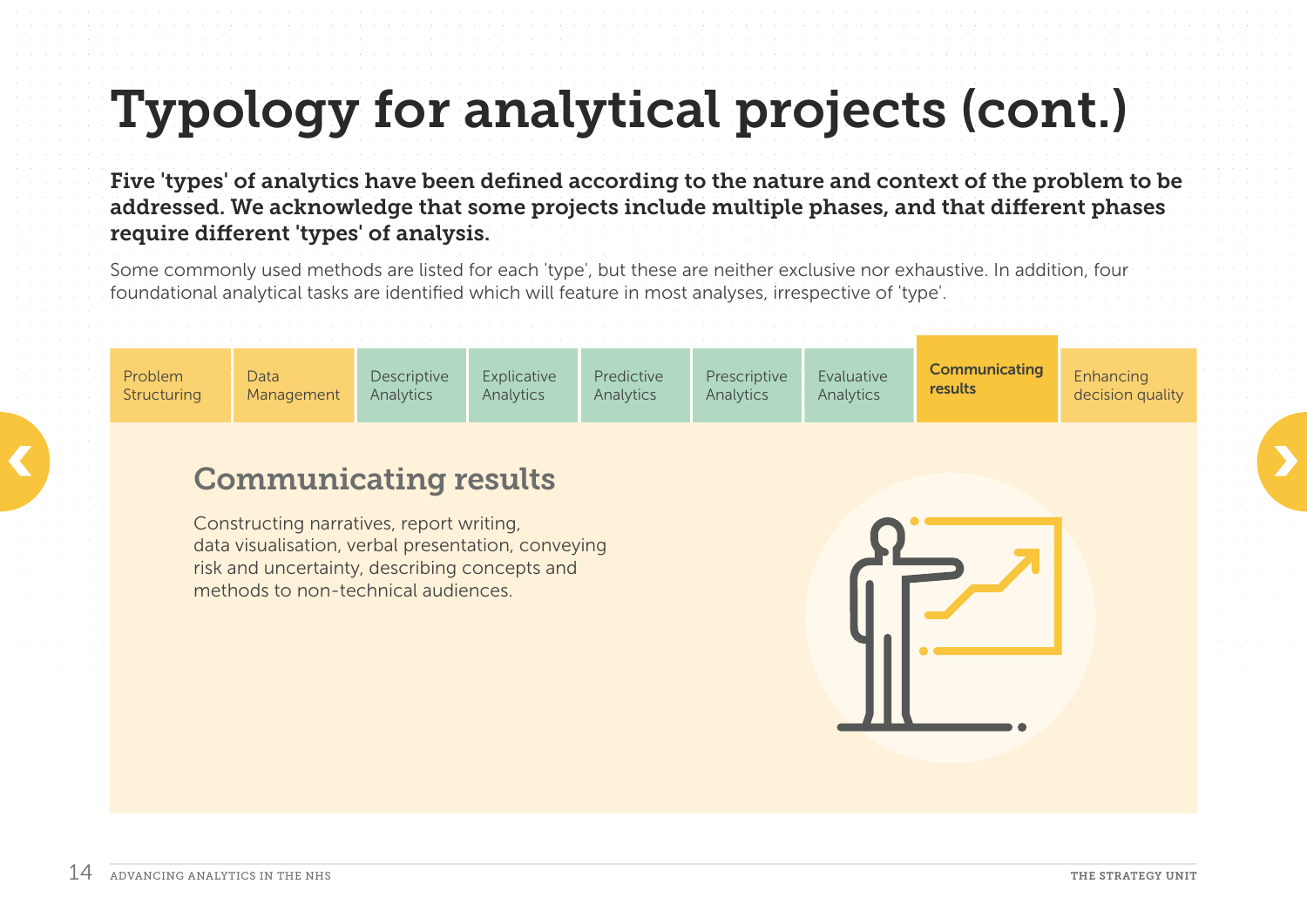<span id="page-14-0"></span>Five 'types' of analytics have been defined according to the nature and context of the problem to be addressed. We acknowledge that some projects include multiple phases, and that different phases require different 'types' of analysis.

Some commonly used methods are listed for each 'type', but these are neither exclusive nor exhaustive. In addition, four foundational analytical tasks are identified which will feature in most analyses, irrespective of 'type'.

| Problem<br>Structuring | <b>Data</b><br>Management | Descriptive<br>Analytics | Explicative<br><b>Analytics</b> | Predictive<br>Analytics | Prescriptive<br>Analytics | Evaluative<br>Analytics | Communicating<br>results | <b>Enhancing</b><br>decision quality |  |
|------------------------|---------------------------|--------------------------|---------------------------------|-------------------------|---------------------------|-------------------------|--------------------------|--------------------------------------|--|
|                        |                           |                          |                                 |                         |                           |                         |                          |                                      |  |

# Enhancing decision quality

Supporting decision makers and the decisionmaking process with problem formulation, relevant and reliable data, evidence and analyses to evaluate alternatives, sound and insightful reasoning and effective communication.

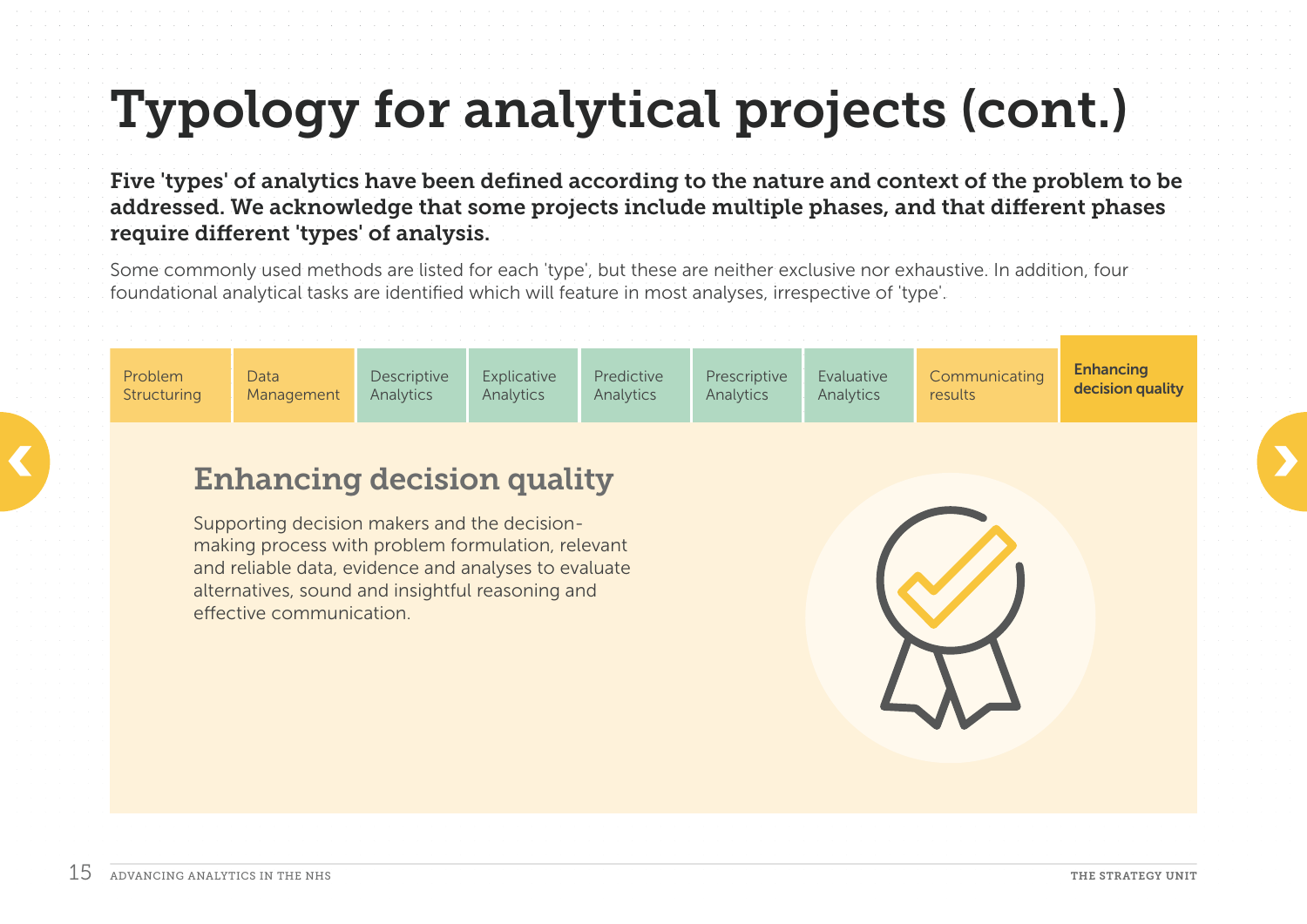## <span id="page-15-0"></span>Example projects by 'type'

To support understanding of these project types, some examples of each that have been conducted by the Strategy Unit and BNSSG CCG are included below.

These are for information and we are not suggesting that such work is unique to these organisations or that our examples are necessarily exemplary. The list is iterative and further contributions from other teams are invited.

| <b>Descriptive</b>                                                                                                                                                                                                                                                                                                             | <b>Explicative</b>                                                                                             | <b>Predictive</b>                                                                                                                                                                       | Prescriptive                                                                                                                                                                                      | <b>Evaluative</b>                                                                                                                                                                                                                                                                                                                                                          |  |
|--------------------------------------------------------------------------------------------------------------------------------------------------------------------------------------------------------------------------------------------------------------------------------------------------------------------------------|----------------------------------------------------------------------------------------------------------------|-----------------------------------------------------------------------------------------------------------------------------------------------------------------------------------------|---------------------------------------------------------------------------------------------------------------------------------------------------------------------------------------------------|----------------------------------------------------------------------------------------------------------------------------------------------------------------------------------------------------------------------------------------------------------------------------------------------------------------------------------------------------------------------------|--|
| <b>&gt; Exploring mental</b><br>health inpatient<br>capacity<br>> Health service<br>use in the last two<br>years of life<br>> Population Health<br><b>Management</b><br>to identify and<br>characterise<br>ongoing health<br>need for high-risk<br>individuals shielded<br>from COVID-19:<br>a cross-sectional<br>cohort study | <b>&gt; Waiting</b><br>times and<br>attendance<br>durations at<br><b>English A&amp;E</b><br><b>Departments</b> | » Modelling<br>the impact<br>of COVID on<br><b>waiting lists</b><br>for planned<br>care<br><b>&gt; Nowcasting</b><br>for improved<br>management<br>of COVID-19<br>acute bed<br>capacity | > Opensource<br>model for<br>planning<br>vaccine centre<br>capacity<br>> Improving<br><b>COVID-19</b><br>vaccination<br>centre<br>operation<br>through<br>computer<br>modelling and<br>simulation | <b>&gt; Evaluation of</b><br>an Integrated<br><b>Mental Health</b><br><b>Liaison Service</b><br><b>(Rapid Assessment)</b><br><b>Interface and</b><br><b>Discharge Service)</b><br>in Northern<br><b>Ireland</b><br>> The Value of<br><b>Triage during</b><br><b>Periods of Intense</b><br><b>COVID-19</b><br><b>Demand:</b><br><b>Simulation</b><br><b>Modelling Study</b> |  |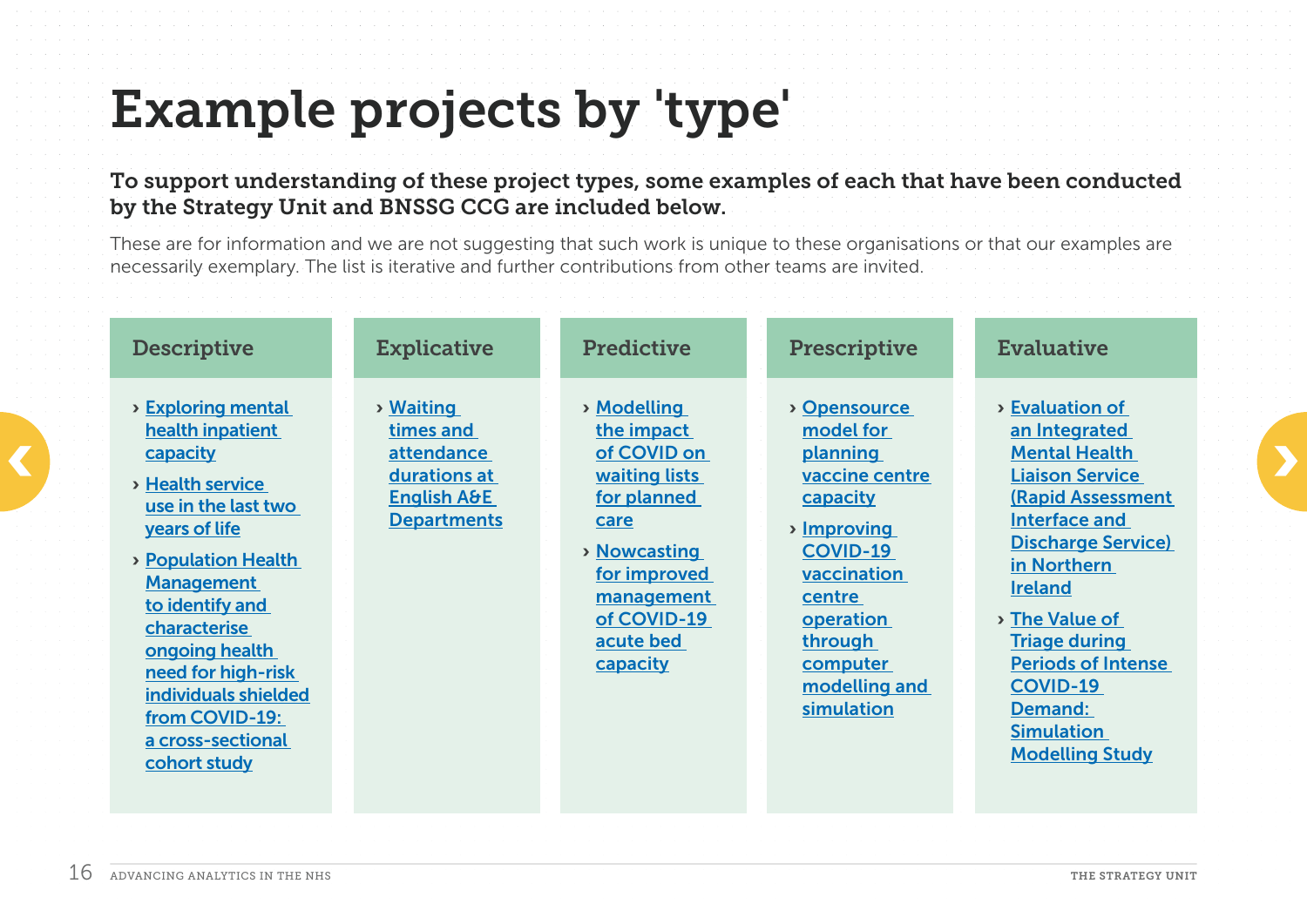<span id="page-16-0"></span>**Career** pathways for healthcare analysts operating within a high functioning team

[‹](#page-15-0)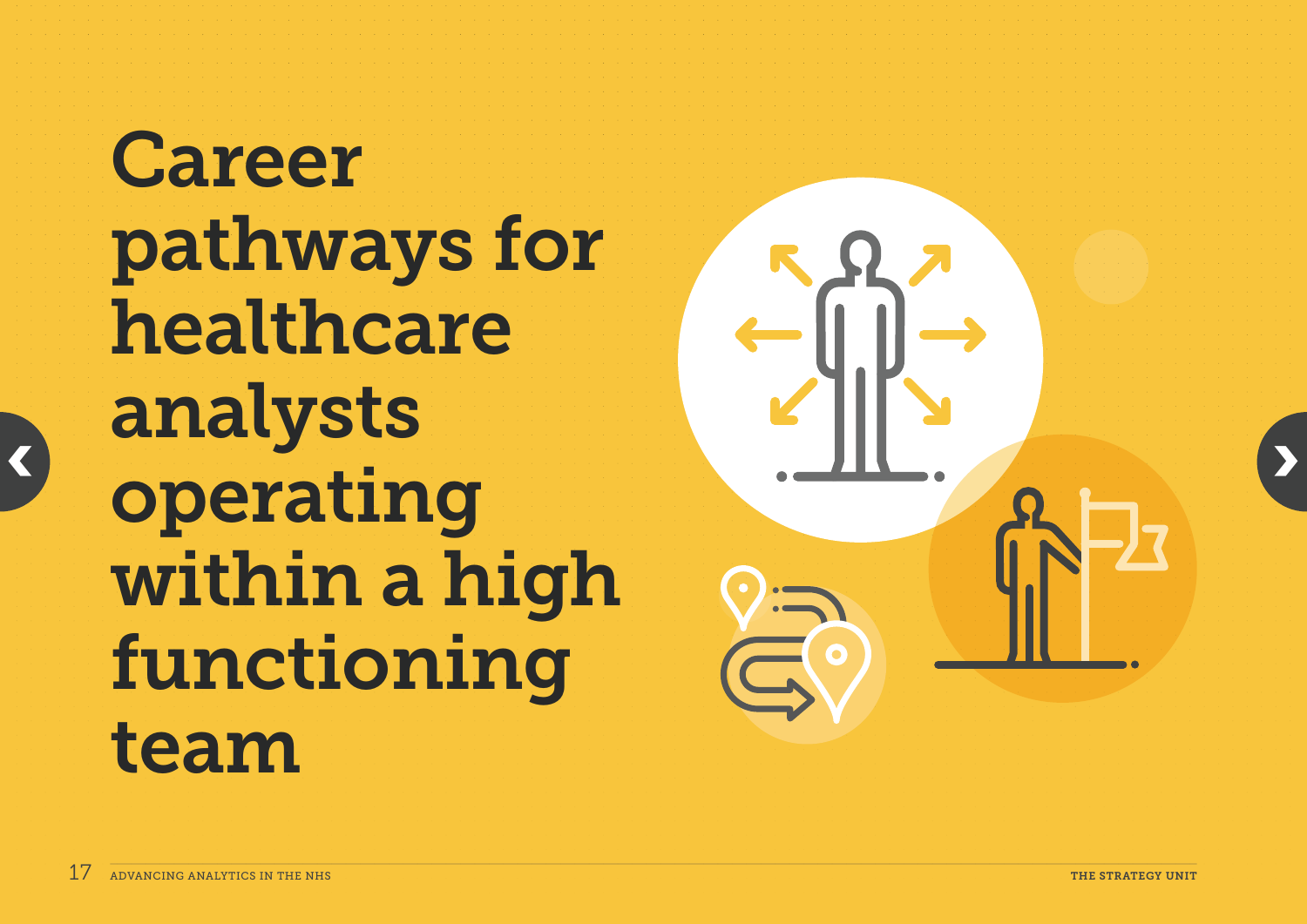## <span id="page-17-0"></span>**Healthcare** analyst career 'place-mats'

We have developed 'place-mats' to describe the career pathways of Data Analysts and Data Scientists in the health and care sector. We have focused on these two roles as the vast majority of healthcare analysts identify within these two groups.\*

The 'place-mats' chart the pathway from career entry to Analytical Leader/Advanced Data Science Specialist, describing the prerequisites to progression in terms of qualifications, familiarity with coding/software, skills/methods employed in the role, and areas of development to focus on as they gain experience.

\*A survey of 171 healthcare analysts conducted in April 2021 found that 85 per cent self-identify as Data Analysts or Data Scientists

Although the pathways should not be considered an all-encompassing competency framework for Data Analysts and Scientists, we believe they can be used to frame the recommendation from AphA's recent [report](https://www.aphanalysts.org/apha-hub/competency-framework-report/) that a standardised framework for healthcare analysts should be established and adopted across the health and care system. We strongly recommend maintaining this high level view as the first line of sight for healthcare analysts and those that employ them and manage them with any further detail, as necessary, appended.



[‹](#page-16-0)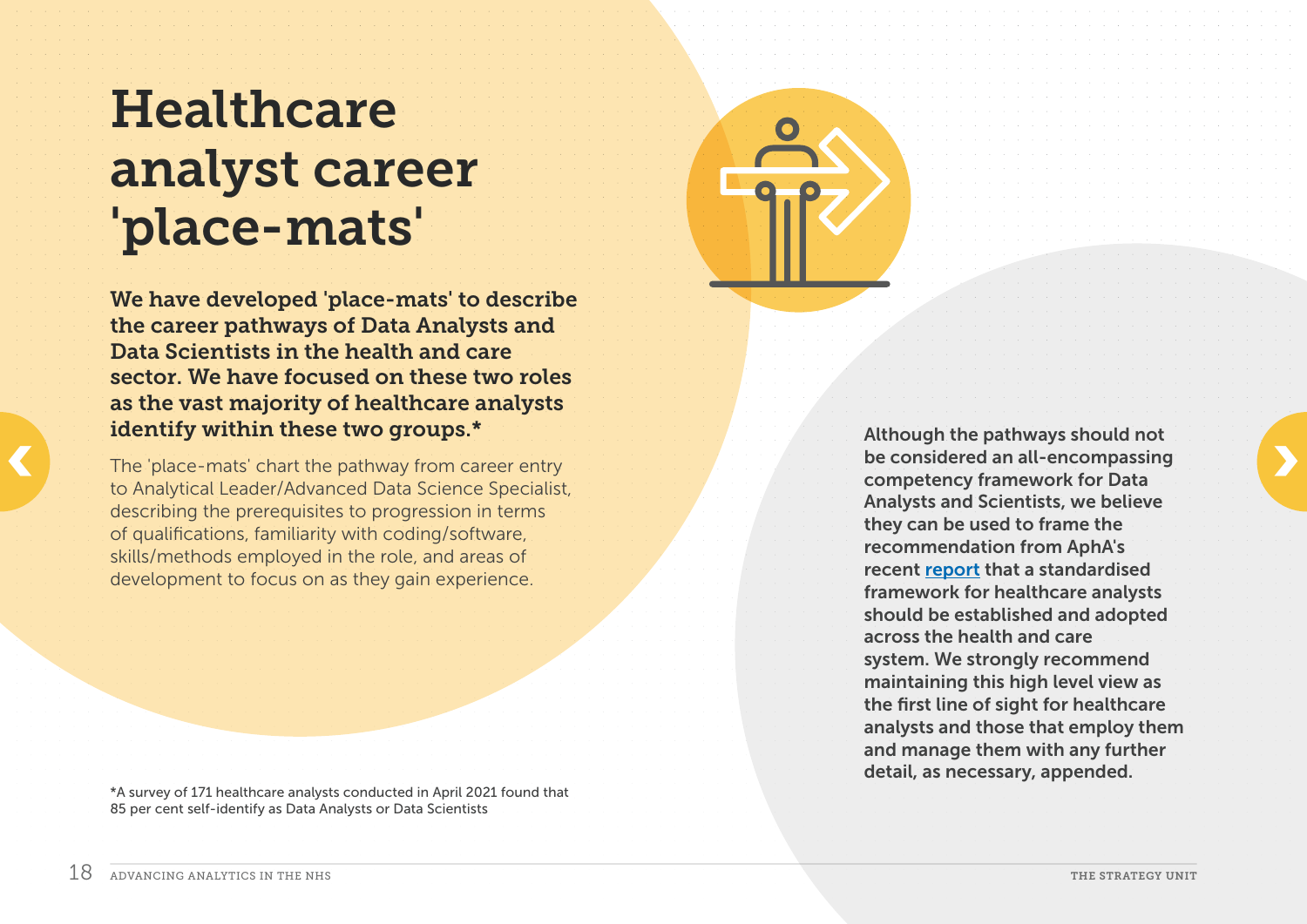<span id="page-18-0"></span>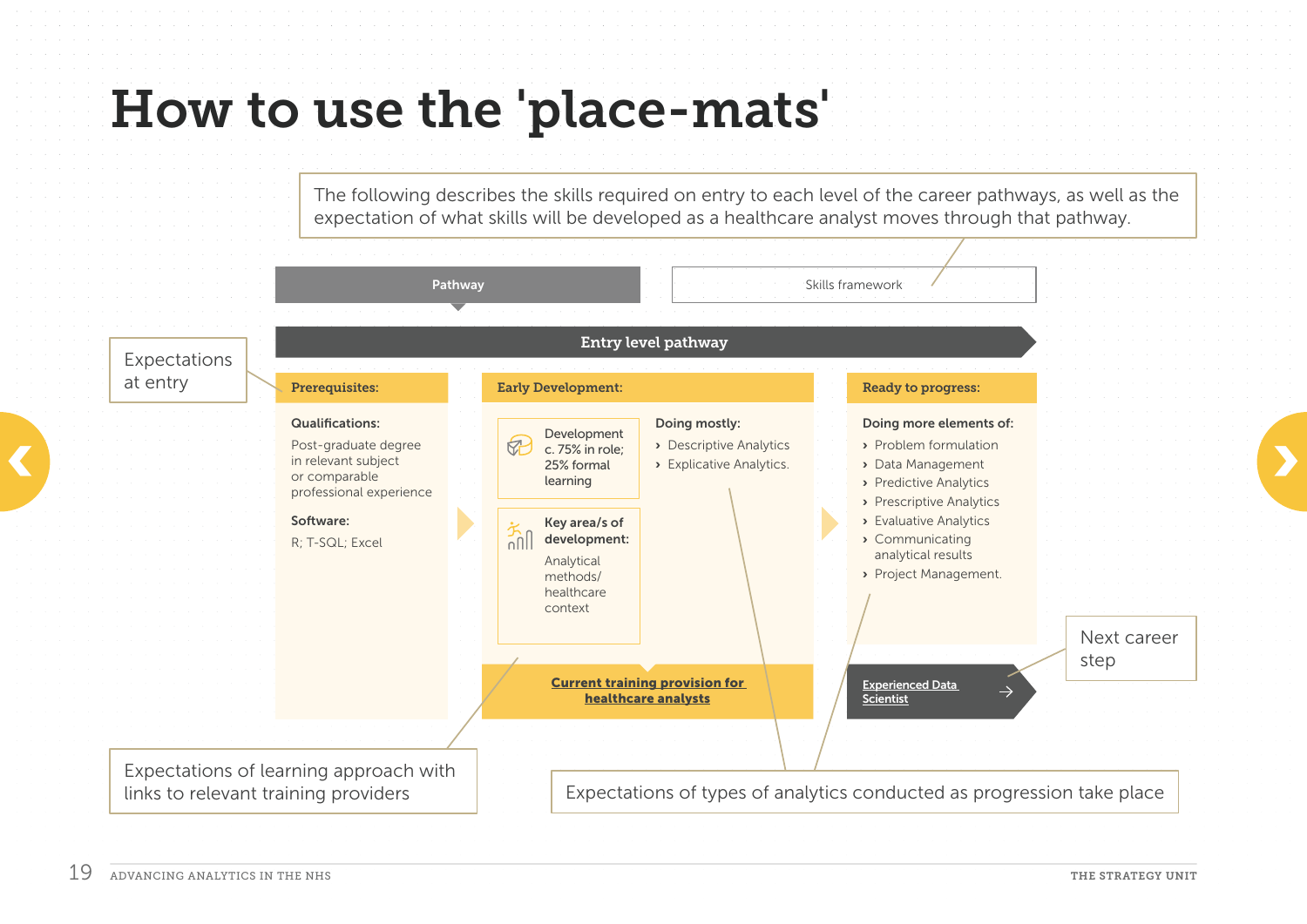## <span id="page-19-0"></span>Note - what's the difference between a Data Scientist and a Data Analyst?

The differences between these two roles in what we have set out have been informed by existing professional frameworks including the [Digital, Data and Technology Profession](https://www.gov.uk/government/collections/digital-data-and-technology-profession-capability-framework#data-job-family)  [Capability Framework](https://www.gov.uk/government/collections/digital-data-and-technology-profession-capability-framework#data-job-family) (DDaT) and [Government](https://gss.civilservice.gov.uk/wp-content/uploads/2018/06/Career_Framework_Nov19.pdf)  [Analysis Career Framework](https://gss.civilservice.gov.uk/wp-content/uploads/2018/06/Career_Framework_Nov19.pdf), as well as by a survey of healthcare analysts.

The significant divergences are that:

[‹](#page-18-0)

- › Data Scientists have a higher suggested entry bar in terms of academic qualifications and knowledge of relevant software/coding
- › Data Scientists have an option under current NHS job structures to pursue an 'Advanced Data Science Specialist' pathway. For an Analyst to pursue this option, it is suggested that they transfer to the Scientist pathway.

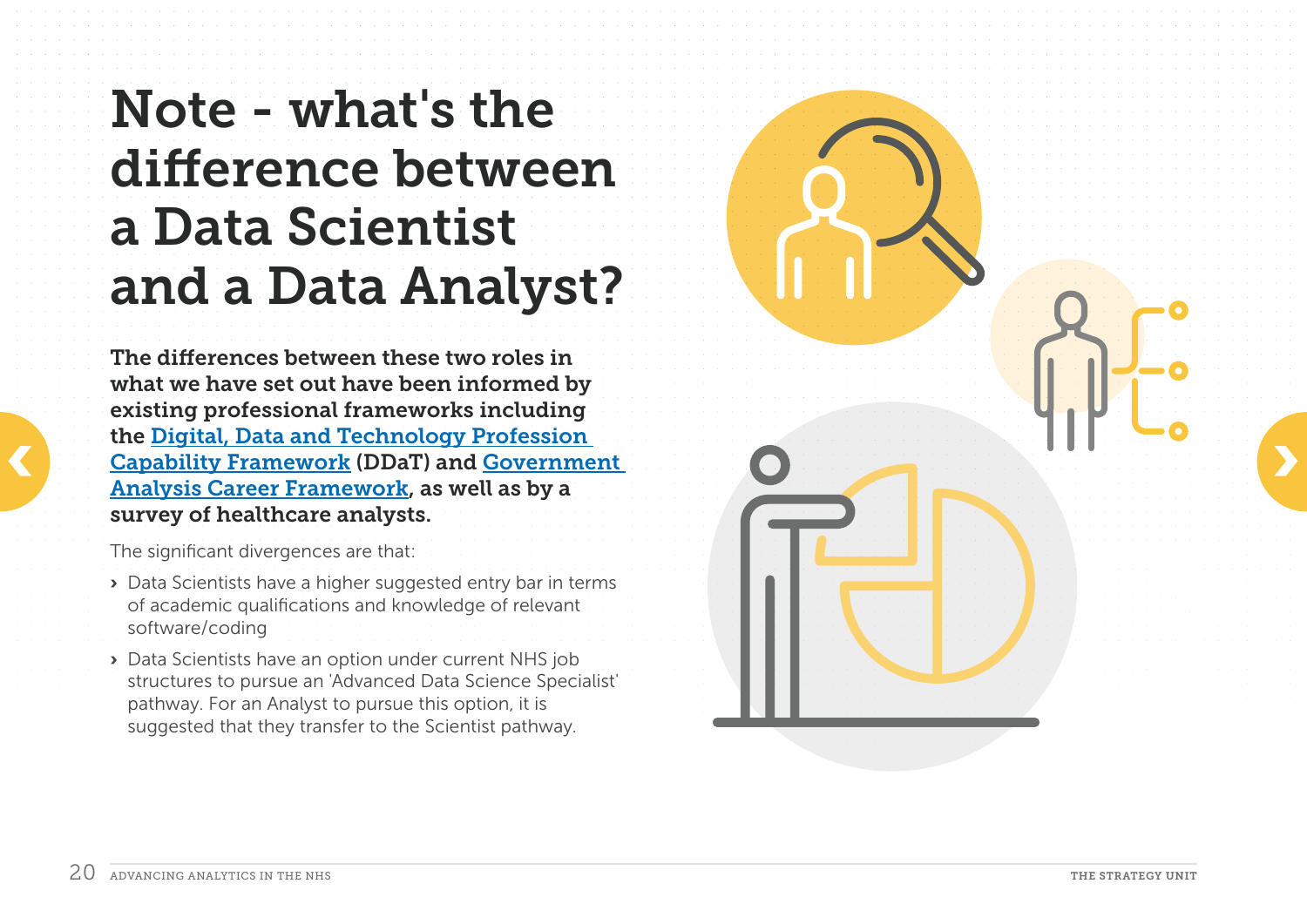<span id="page-20-0"></span>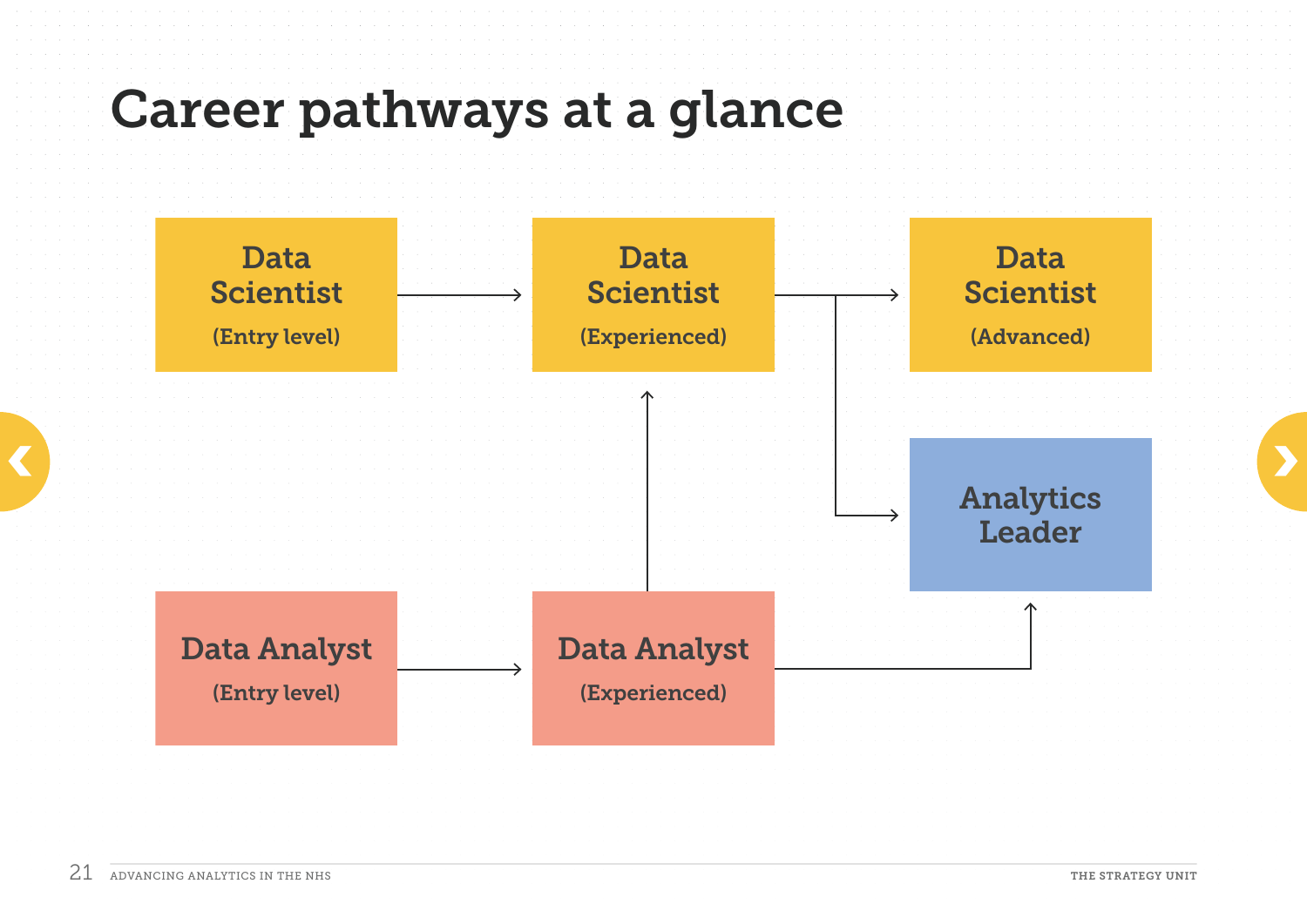## <span id="page-21-0"></span>Entry Data Scientist

#### Pathway

#### Entry level pathway

#### Prerequisites:

#### Qualifications:

Post-graduate degree in relevant subject or comparable professional experience Frequent subject experience experience experience experience experience experience experience experience experience experience experience experience experience experience experience experience experience experience experie

#### Software:

R; T-SQL; Excel

|--|

#### Development c. 75% in role; 25% formal learning

- 
- 
- 

而 development:

> Analytical methods/ healthcare context

#### Doing mostly:

- › Descriptive Analytics
- › Explicative Analytics.



› Project Management. Skills framework<br>
Doing n<br>
> Proble<br>
> Predic<br>
> Presc<br>
> Evalua<br>
> Comr<br>
analyt<br>
> Projec<br>
> Projec<br>
<br>
Experien<br>
Scientist

Doing more elements of:

› Problem formulation › Data Management › Predictive Analytics › Prescriptive Analytics › Evaluative Analytics › Communicating analytical results

Ready to progress:

[Current training provision for](#page-33-0)  [healthcare analysts](#page-33-0)

Experienced Data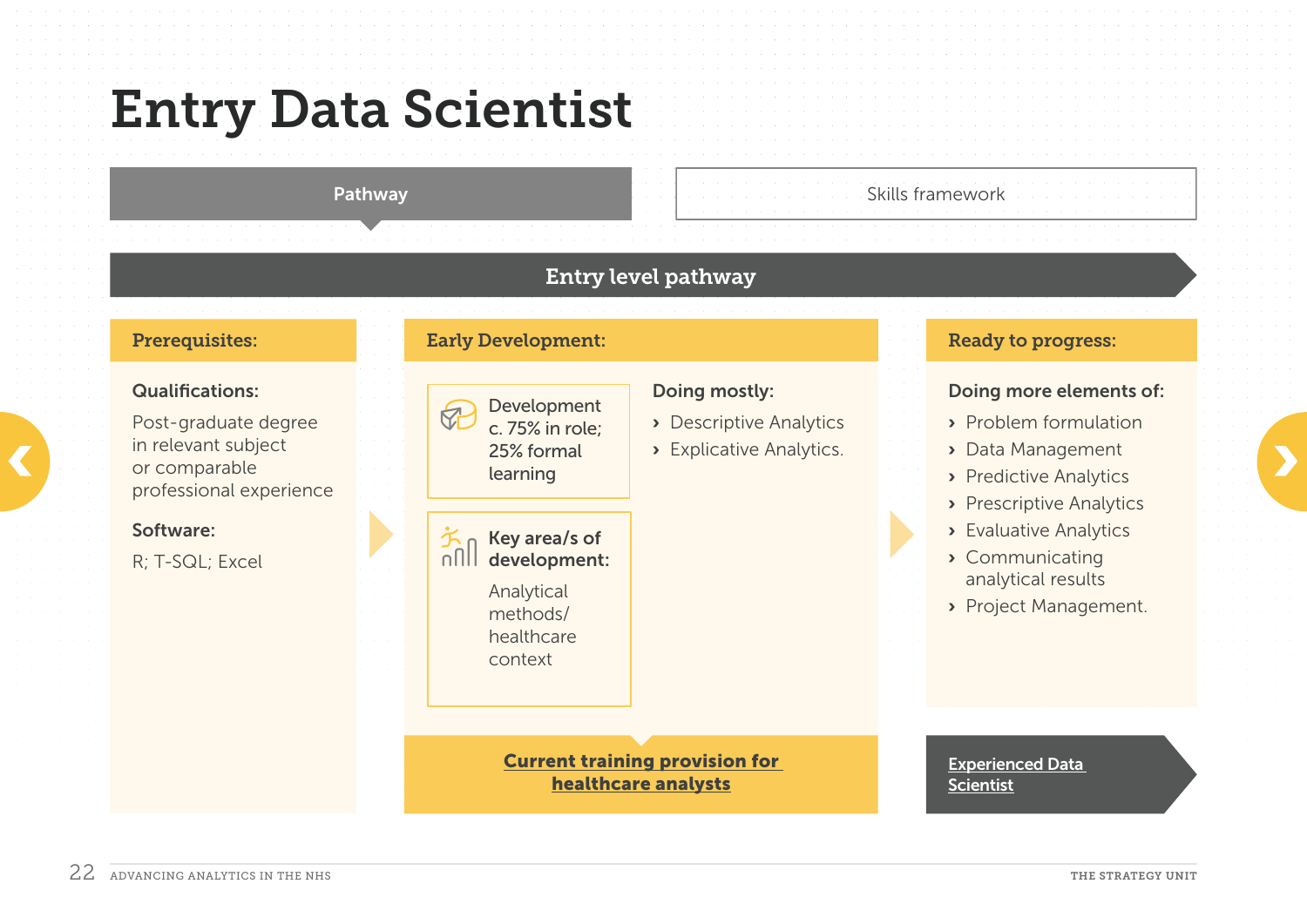## <span id="page-22-0"></span>Entry Data Scientist

Pathway

Skills framework

|                                                                  |                                                                                   | <b>Career Stage</b>                                                                                   |
|------------------------------------------------------------------|-----------------------------------------------------------------------------------|-------------------------------------------------------------------------------------------------------|
|                                                                  | On entry                                                                          | To develop before progressing                                                                         |
| <b>Descriptive</b><br><b>Analytics</b>                           | Summary statistics; data visualisation                                            | Geospatial mapping; metric development                                                                |
| <b>Explicative</b><br><b>Analytics</b>                           | Inferential statistics and hypothesis testing                                     | Explanatory regression modelling; data mining                                                         |
| <b>Predictive</b><br><b>Analytics</b>                            |                                                                                   | Time series forecasting; machine learning; simulation;<br>epidemiological modelling; demand modelling |
| Prescriptive<br><b>Analytics</b>                                 |                                                                                   | Optimisation; statistical process control                                                             |
| <b>Evaluative</b><br><b>Analytics</b>                            |                                                                                   | Experimental and quasi-experimental studies;<br>cost effectiveness                                    |
| Project Design,<br><b>Management and</b><br><b>Dissemination</b> |                                                                                   | Problem formulation; data management;<br>communicating analytical results; project management         |
| Coding/software                                                  | R; T-SQL; Excel                                                                   |                                                                                                       |
| <b>Academic or</b><br>equivalent                                 | Post-graduate degree in relevant subject or<br>comparable professional experience |                                                                                                       |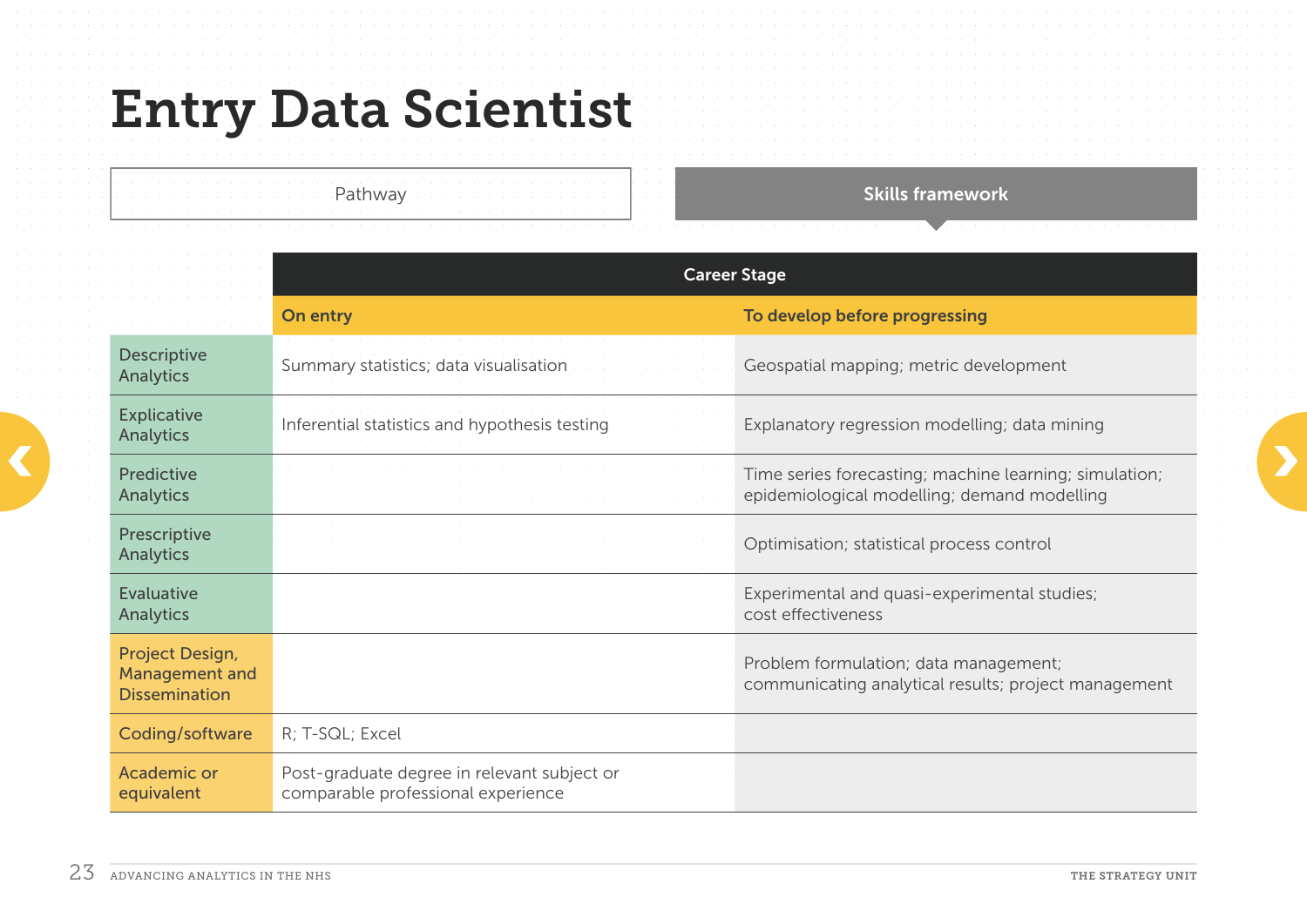## <span id="page-23-0"></span>Experienced Data Scientist

#### Pathway

#### Experienced level pathway

#### Prerequisites: Mid-career Development

#### Qualifications:

Fract Schwale Schwale C. 90% in role;<br>
or comparable to the comparable to the content of the content of the content of the content of the content of the content of the content of the content of the content of the content o Post-graduate degree in relevant subject or comparable professional experience

#### Software:

R; T-SQL; Excel

#### Development c. 90% in role; 10% formal learning

而 Key area/s of development:

> Leadership development/ advanced analytical methods

#### Doing mostly:

- › Problem formulation
- › Data Management
- › Predictive Analytics
- › Prescriptive Analytics
- › Evaluative Analytics
- › Communicating analytical results
- › Project Management.

#### Ready to progress:

#### Doing more elements of:

- › Leading Teams
- › Coaching
- › Decision Quality
- › Advanced analytics.

[Current training provision for](#page-33-0)  [healthcare analysts](#page-33-0)

[Analytics Leader;](#page-29-0) [Advanced Data Science](#page-29-0)  Skills framework<br>
Ready to<br>
Doing m<br>
> Leadin<br>
> Coach<br>
> Decisio<br>
> Advanced<br>
<u>Analytics</u><br>
<u>Advanced</u><br> [Specialist](#page-29-0)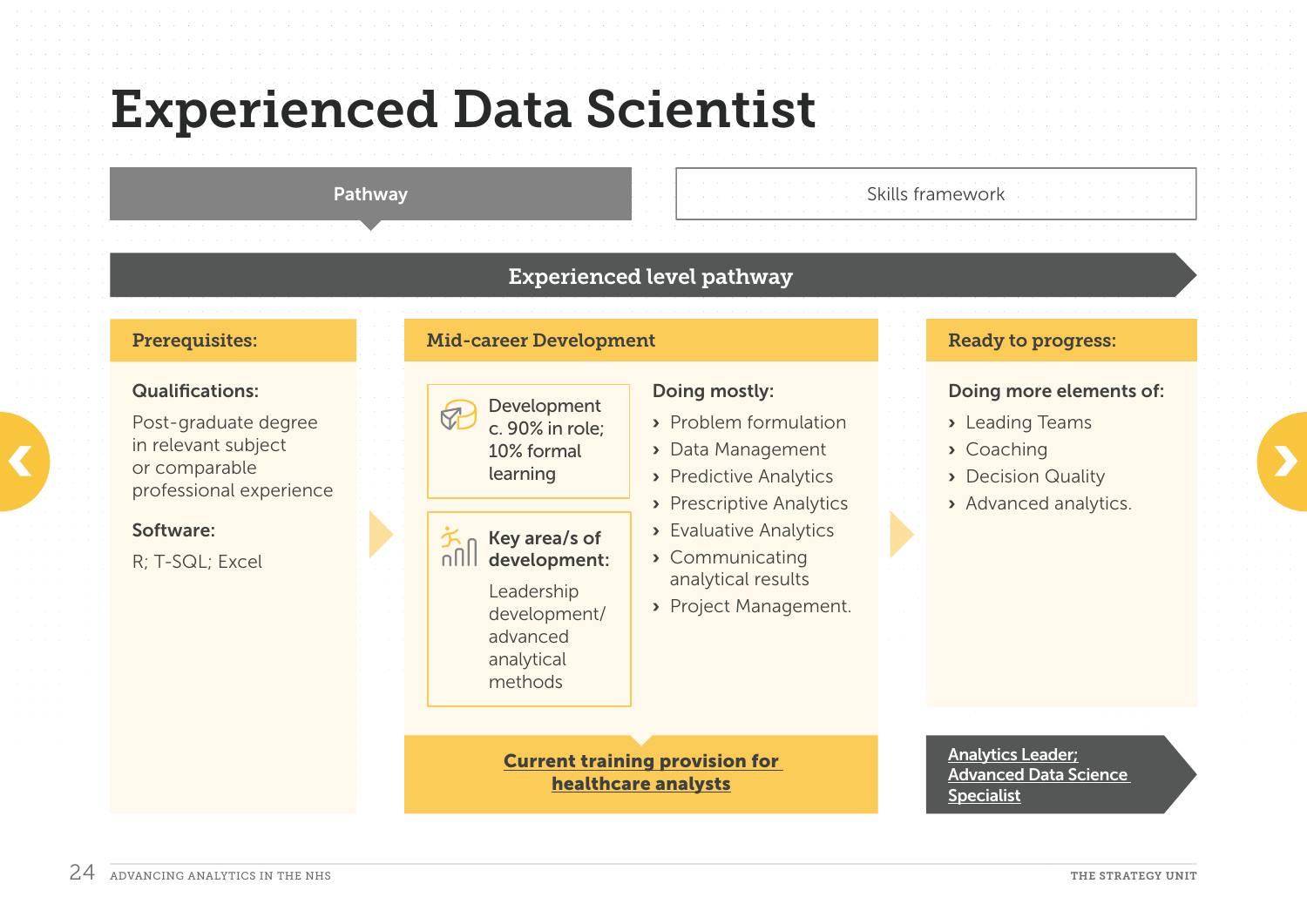## <span id="page-24-0"></span>Experienced Data Scientist

Pathway

Skills framework

|                                                                  | <b>Career Stage</b>                                                                                      |                                                                        |                                                                            |  |  |  |  |  |  |  |
|------------------------------------------------------------------|----------------------------------------------------------------------------------------------------------|------------------------------------------------------------------------|----------------------------------------------------------------------------|--|--|--|--|--|--|--|
|                                                                  | On entry                                                                                                 | To develop before progressing                                          | <b>Possible specialisms</b>                                                |  |  |  |  |  |  |  |
| <b>Descriptive</b><br><b>Analytics</b>                           | Summary Statistics; data<br>visualisation; geospatial mapping;<br>metric development                     | Experience surveys                                                     | Prevalence studies                                                         |  |  |  |  |  |  |  |
| <b>Explicative</b><br><b>Analytics</b>                           | Inferential statistics and hypothesis<br>testing; explanatory regression<br>modelling; data mining       |                                                                        | Observational (risk) studies;<br>experience surveys; choice<br>experiments |  |  |  |  |  |  |  |
| <b>Predictive</b><br><b>Analytics</b>                            | Time series forecasting; machine<br>learning; simulation; epidemiological<br>modelling; demand modelling | Risk prediction                                                        | Scenario planning                                                          |  |  |  |  |  |  |  |
| Prescriptive<br><b>Analytics</b>                                 | Statistical process control;<br>optimisation                                                             | Resource allocation; resource<br>planning; scheduling; risk prediction | Opportunity assessments; options<br>appraisals; decision aids              |  |  |  |  |  |  |  |
| <b>Evaluative</b><br><b>Analytics</b>                            | Experimental and quasi-experimental<br>studies; cost effectiveness                                       | Causal inference; qualitative<br>methods                               | Directed and acyclic graphs;<br>contribution and mediation analysis        |  |  |  |  |  |  |  |
| Project Design,<br><b>Management and</b><br><b>Dissemination</b> | Problem formulation; data<br>management; communicating<br>analytical results; project management         | Leadership development; coaching;<br>decision quality                  |                                                                            |  |  |  |  |  |  |  |
| Coding/software                                                  | R; T-SQL; Excel                                                                                          |                                                                        |                                                                            |  |  |  |  |  |  |  |
| <b>Academic or</b><br>equivalent                                 | Post-graduate degree in relevant<br>subject or comparable professional<br>experience                     |                                                                        |                                                                            |  |  |  |  |  |  |  |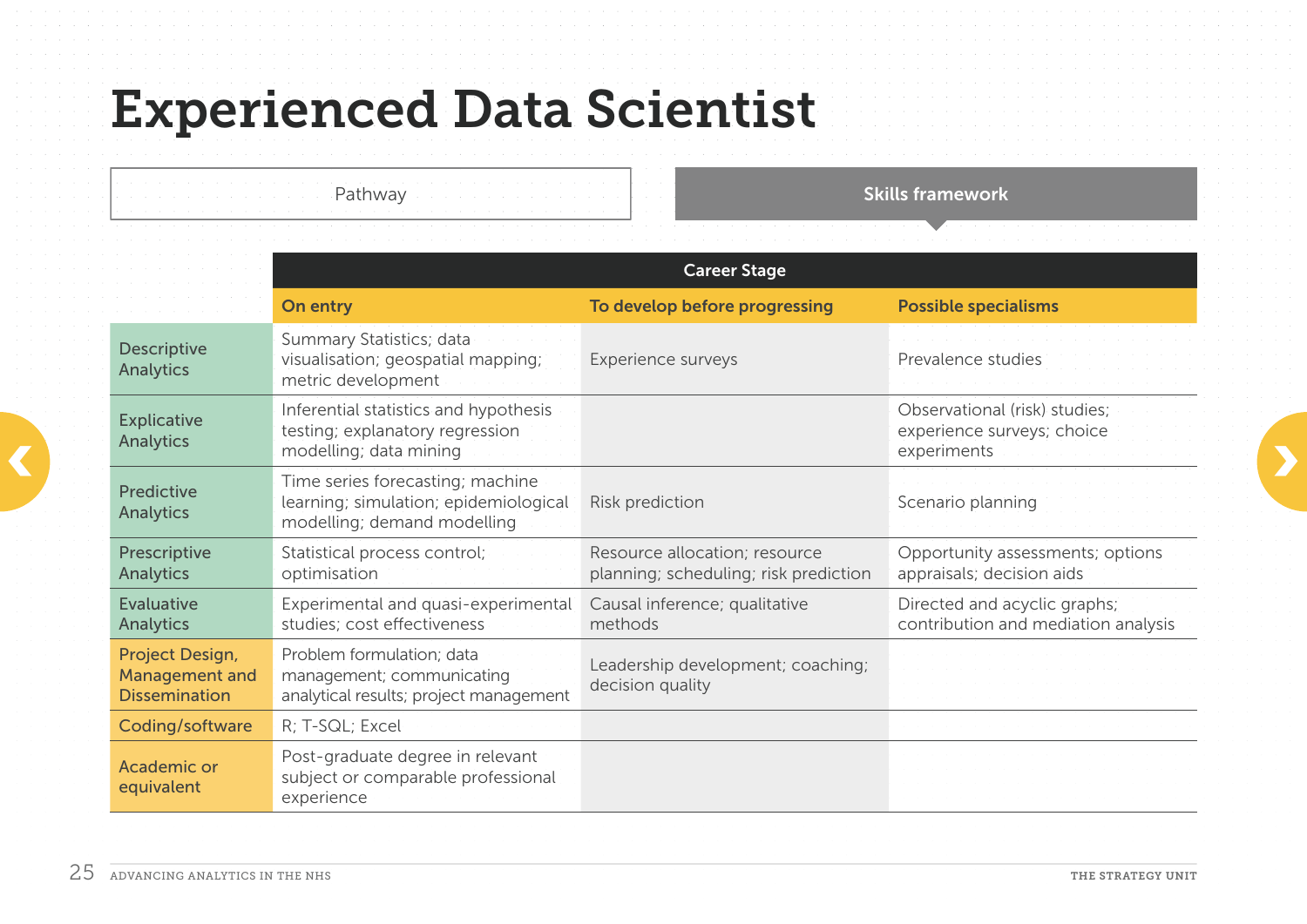## <span id="page-25-0"></span>Entry Data Analyst

#### Pathway

#### Entry level pathway

#### Qualifications:

subject or comparable<br>professional experience;<br>experience; Degree in relevant subject or comparable professional experience; apprenticeship

#### Software:

Excel



#### Development c. 75% in role; 25% formal learning

- Doing mostly:
- › Descriptive Analytics.



Software/coding; analytical methods/ healthcare context

> [Current training provision for](#page-33-0)  [healthcare analysts](#page-33-0)

#### Ready to progress:

#### Doing more elements of:

- › Problem formulation
- › Data Management
- › Explicative Analytics
- › Predictive Analytics
- › Prescriptive Analytics
- › Evaluative Analytics
- › Communicating analytical results Skills framework<br>
<br> **Ready to p<br>
Doing more<br>
> Problem<br>
> Data Man<br>
> Explicative<br>
> Prescripti<br>
> Prescripti<br>
> Communalytical<br>
> Project M<br>
> Project M<br>
<br>
Experienced<br> [Data Analyst](#page-27-0)** 
	- › Project Management.

## [Experienced](#page-27-0)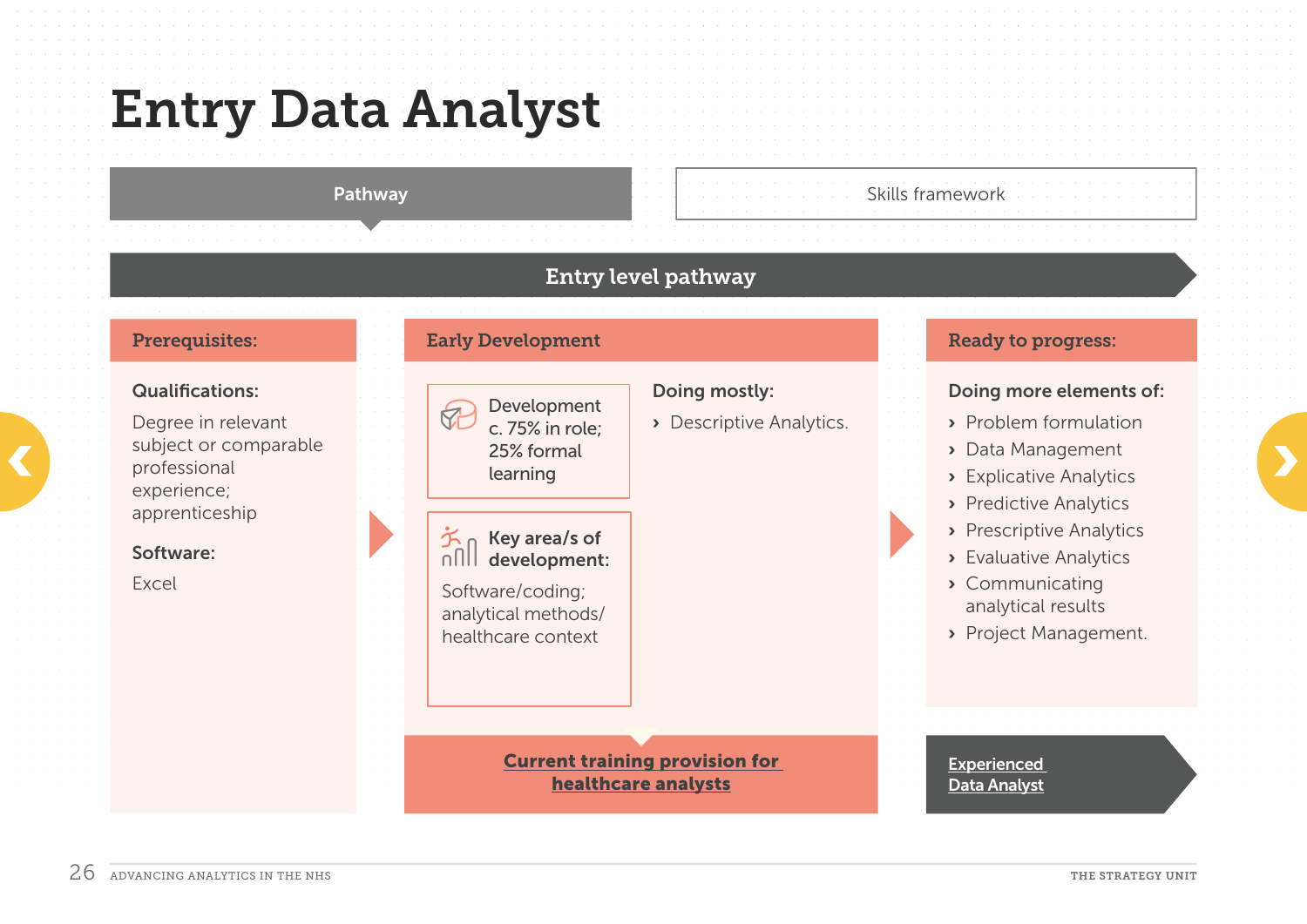## <span id="page-26-0"></span>Entry Data Analyst

Pathway

Skills framework

|                                                           |                                                                                     | <b>Career Stage</b>                                                                           |
|-----------------------------------------------------------|-------------------------------------------------------------------------------------|-----------------------------------------------------------------------------------------------|
|                                                           | On entry                                                                            | To develop before progressing                                                                 |
| <b>Descriptive</b><br><b>Analytics</b>                    | Summary Statistics; data visualisation                                              | Metric development                                                                            |
| <b>Explicative</b><br><b>Analytics</b>                    |                                                                                     | Inferential statistics and hypothesis testing;<br>explanatory regression modelling            |
| <b>Predictive</b><br><b>Analytics</b>                     |                                                                                     | Time series forecasting                                                                       |
| Prescriptive<br><b>Analytics</b>                          |                                                                                     | Statistical process control                                                                   |
| <b>Evaluative</b><br><b>Analytics</b>                     |                                                                                     | Cost effectiveness; qualitative methods                                                       |
| Project Design,<br>Management and<br><b>Dissemination</b> |                                                                                     | Problem formulation; data management;<br>communicating analytical results; project management |
| Coding/software                                           | Excel                                                                               | T-SQL; R                                                                                      |
| Academic or<br>equivalent                                 | Degree in relevant subject or comparable professional<br>experience; apprenticeship |                                                                                               |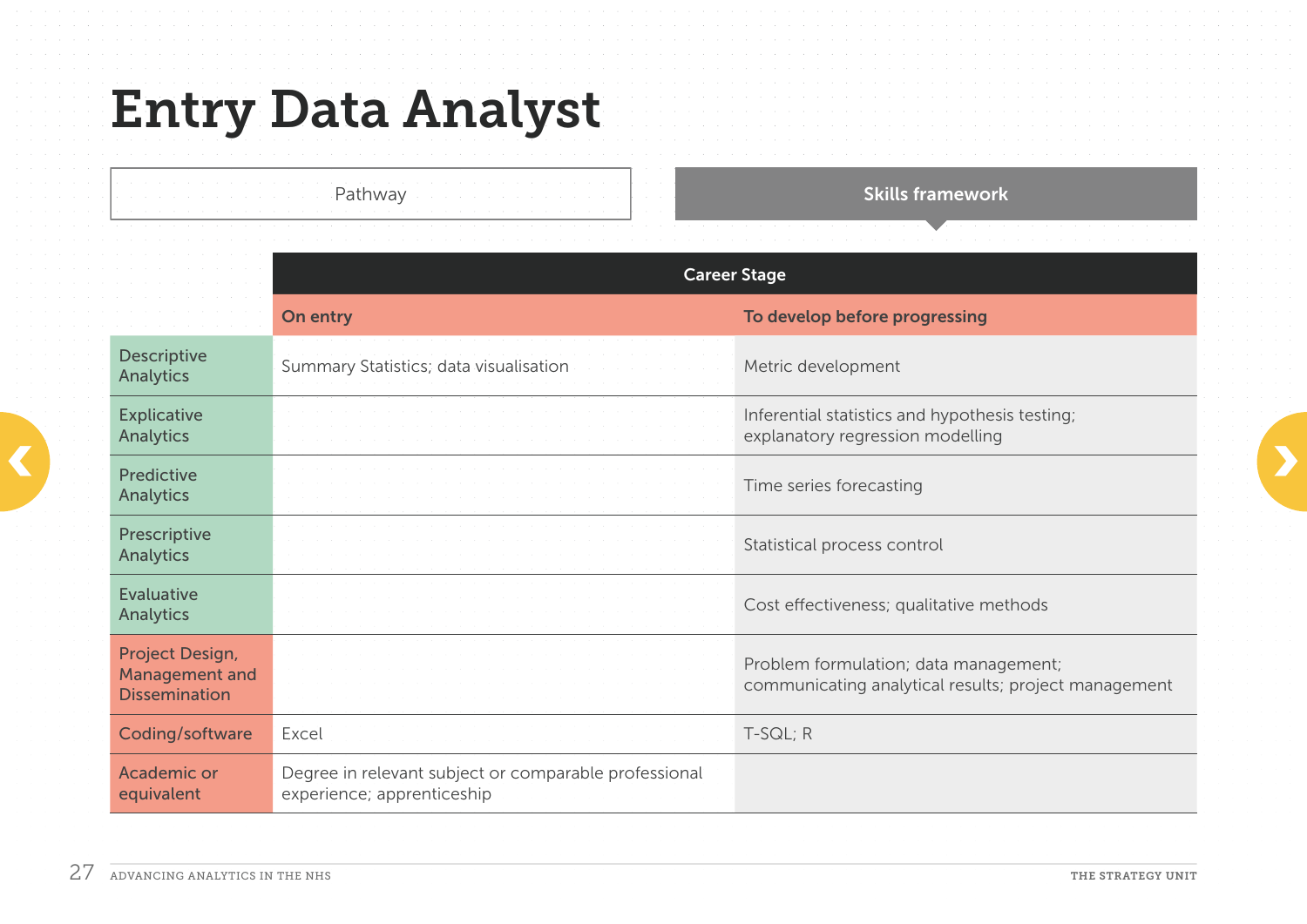## <span id="page-27-0"></span>Experienced Data Analyst

#### Pathway

#### Experienced level pathway

#### Qualifications:

subject or comparable<br>professional experience<br>the arming<br>tearning<br>tearning<br>tearning<br>tearning<br>tearning<br>tearning<br>tearning<br>tearning<br>tearning<br>tearning<br>tearning<br>tearning<br>tearning<br>tearning<br>tearning<br>tearning<br>tearning<br>tearning<br>tea Degree in relevant subject or comparable professional experience

#### Software:

Excel, T-SQL, R

#### Prerequisites: Mid-career Development

| Development<br>c. 90% in role;<br>10% formal |
|----------------------------------------------|
| learning                                     |

 $K_{\Pi}$  Key area/s of nnll development:

Academic training; leadership development

#### Doing mostly:

- › Problem formulation
- › Data Management
- › Explicative Analytics
- › Predictive Analytics
- › Prescriptive Analytics
- › Evaluative Analytics
- › Communicating analytical results
- › Project Management.

# Skills framework<br> **Ready t<br>
Doing n<br>
> Leadin<br>
> Coacl<br>
> Decis<br>
<u>Analytics</u><br>
Experien<br> [Scientist](#page-29-0)**

[Current training provision for](#page-33-0)  [healthcare analysts](#page-33-0)

[Analytics leader;](#page-29-0)  [Experienced Data](#page-29-0) 

Doing more elements of:

› Leading Teams

Ready to progress:

› Decision Quality.

› Coaching

#### 2.8 ADVANCING ANALYTICS IN THE NHS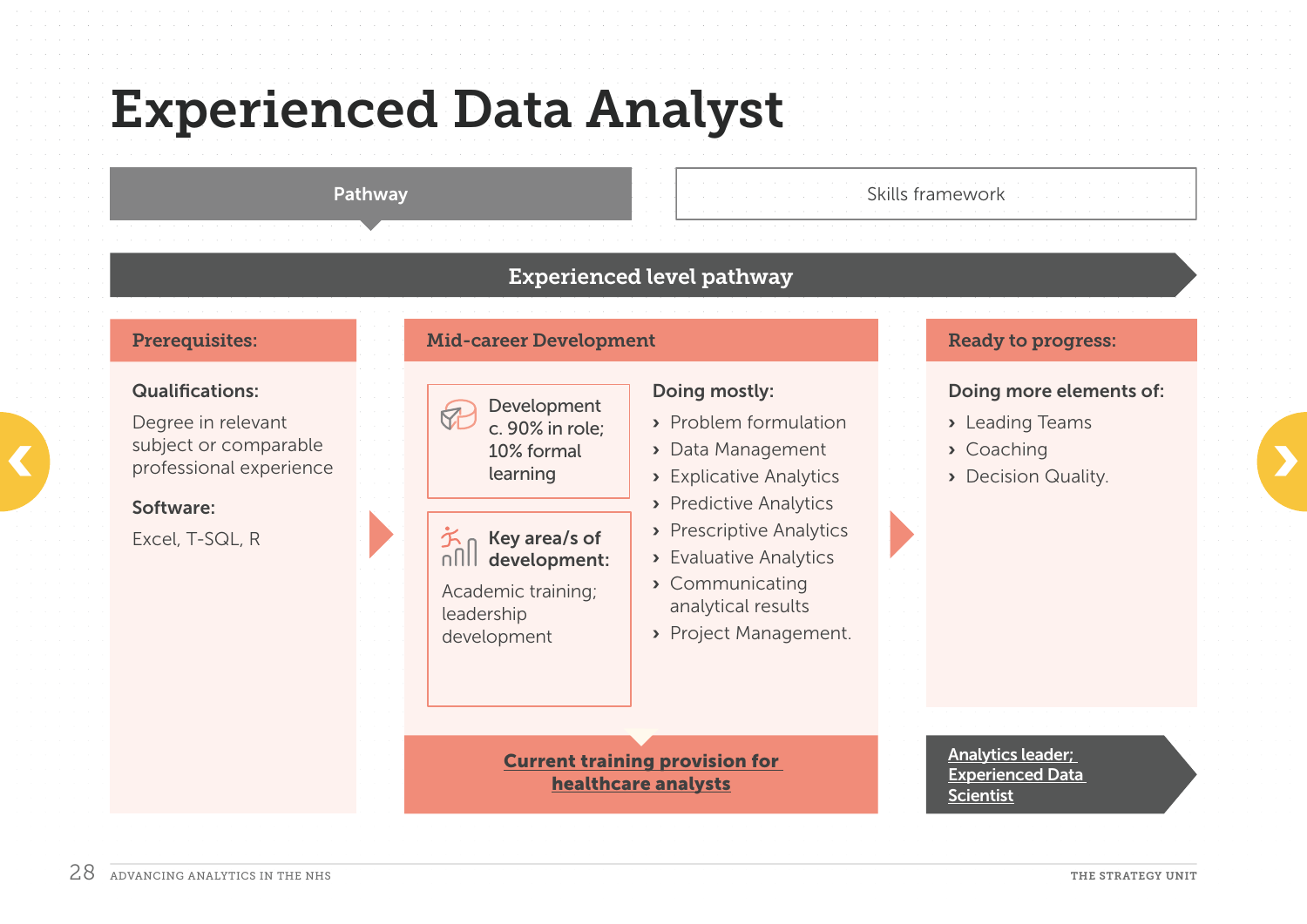## <span id="page-28-0"></span>Experienced Data Analyst

Pathway

Skills framework

|                                                                  | <b>Career Stage</b>                                                                                 |                                                                                           |                                                                  |  |  |  |  |  |  |  |
|------------------------------------------------------------------|-----------------------------------------------------------------------------------------------------|-------------------------------------------------------------------------------------------|------------------------------------------------------------------|--|--|--|--|--|--|--|
|                                                                  | On entry                                                                                            | To develop before progressing                                                             | <b>Possible specialisms</b>                                      |  |  |  |  |  |  |  |
| <b>Descriptive</b><br><b>Analytics</b>                           | Summary Statistics; data<br>visualisation; metric development.                                      |                                                                                           | Experience surveys; geospatial<br>mapping; prevalence studies    |  |  |  |  |  |  |  |
| <b>Explicative</b><br><b>Analytics</b>                           | Inferential statistics and<br>hypothesis testing; explanatory<br>regression modelling               | Data mining                                                                               | Observational (risk) studies                                     |  |  |  |  |  |  |  |
| Predictive<br><b>Analytics</b>                                   | Time series forecasting                                                                             | Demand modelling                                                                          | Risk prediction; epidemiological<br>modelling; scenario planning |  |  |  |  |  |  |  |
| Prescriptive<br><b>Analytics</b>                                 | Statistical process control                                                                         | Options appraisals; resource<br>allocation; resource planning;<br>opportunity assessments | Optimisation; decision aids;<br>scheduling                       |  |  |  |  |  |  |  |
| <b>Evaluative</b><br><b>Analytics</b>                            | Cost effectiveness; qualitative<br>methods                                                          | Causal inference; experimental and<br>quasi-experimental studies                          |                                                                  |  |  |  |  |  |  |  |
| Project Design,<br><b>Management and</b><br><b>Dissemination</b> | Problem formulation; data<br>management; communicating<br>analytical results; project<br>management | Leadership development; coaching;<br>decision quality                                     |                                                                  |  |  |  |  |  |  |  |
| Coding/software                                                  | T-SQL; Excel, R                                                                                     |                                                                                           |                                                                  |  |  |  |  |  |  |  |
| <b>Academic or</b><br>equivalent                                 | Degree in relevant subject or<br>comparable professional experience                                 | Post-graduate degree in<br>relevant subject                                               |                                                                  |  |  |  |  |  |  |  |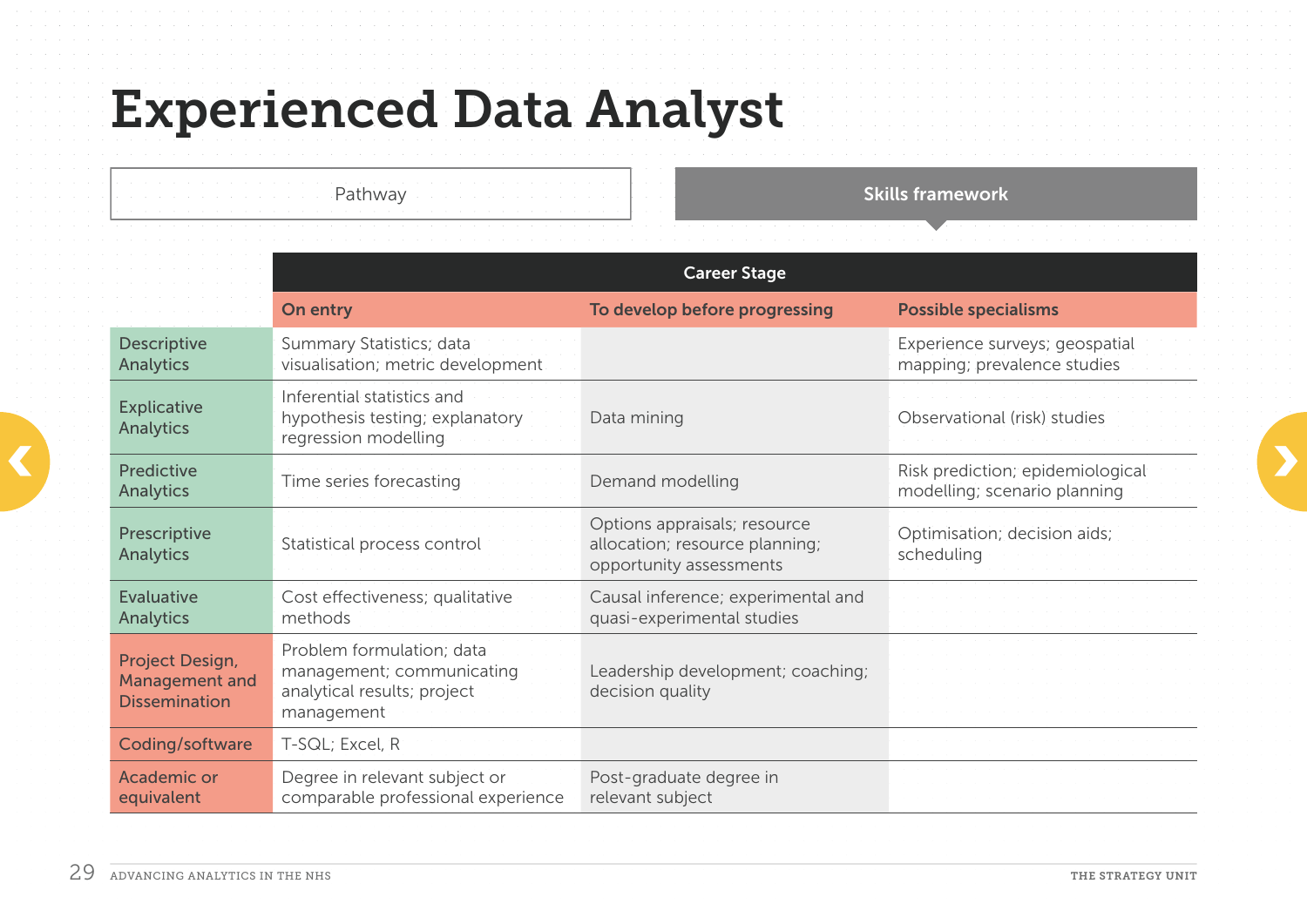## <span id="page-29-0"></span>Top end of pathway career options

There are two suggested options at the end of the pathways for Data Analysts and Data Scientists:

#### Analytical Leader

#### Advanced Data Science Specialist

As these two roles are not on a pathway to a further role, they do not lend themselves to this framework. As a starting point for describing these roles, an outline role specification for each has been included, click on the links above to find out more.

 $\sim$   $\sim$   $\sim$   $\sim$   $\sim$   $\sim$   $\sim$   $\sim$ 

These should be viewed as the culmination of experience gained from completing the preceding pathways. These can be informed by any future work to establish a competency framework for healthcare analysts.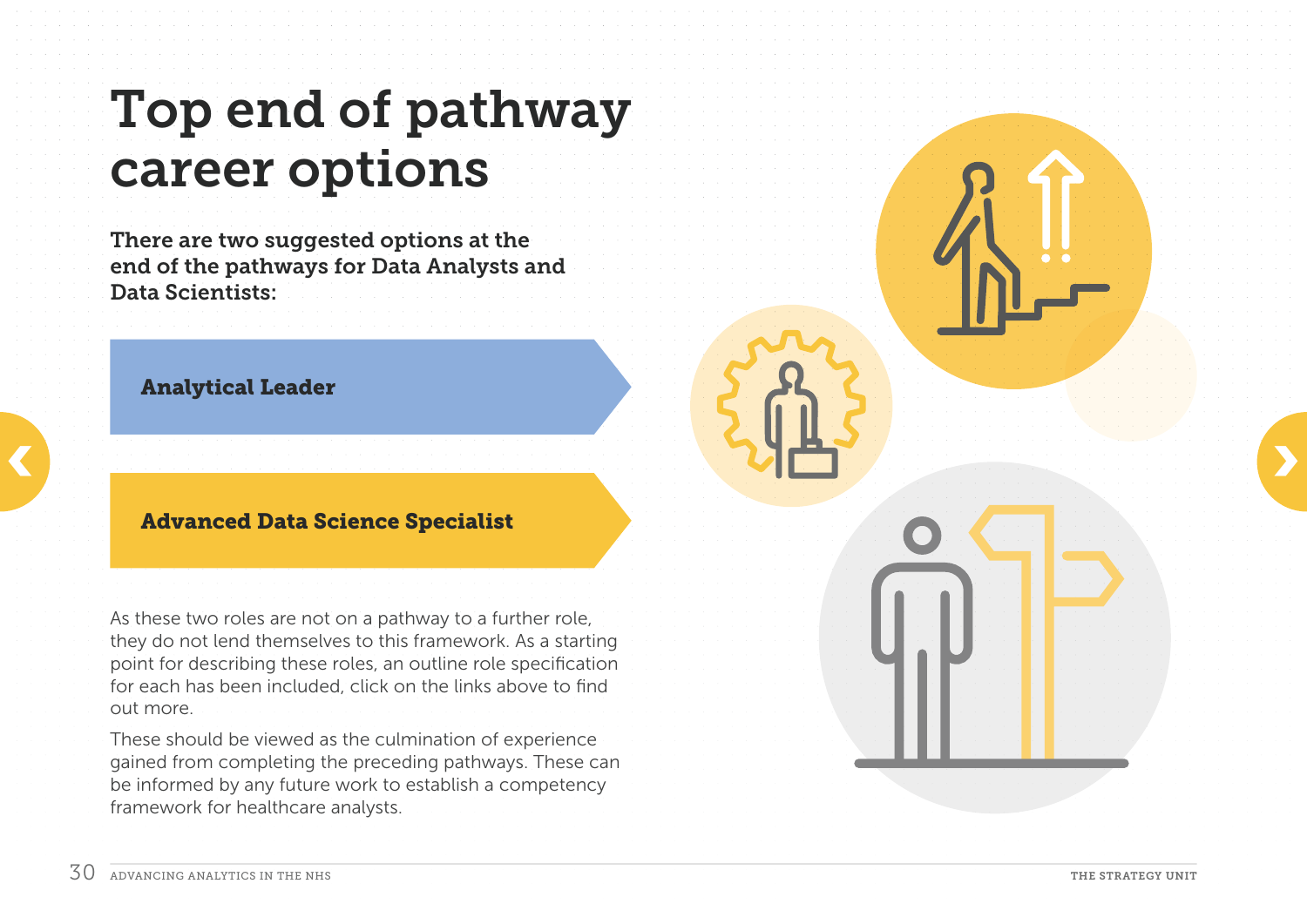## <span id="page-30-0"></span>Analytical Leader

### Outline role specification

#### Has significant demonstrable experience in the following areas:

- › Exercising autonomy within broad parameters
- › Authority over all aspects of a significant area of work
- › Contributes to the formulation and application of policy
- › Contributes to the formulation and implementation of strategy
- › Addresses complex, non-routine organisational problems
- › Has a full range of strategic leadership and management skills
- › Has an in-depth understanding of the industry and implications of emerging technologies on the wider business environment
- › Coaching and overseeing career development of colleagues • Contributes to the formulation<br>and application of policy<br>• Contributes to the formulation and<br>• Contributes to the formulation and<br>• Contributes to the formulation and
	- › Advocate for the assessment of decision quality based on analytical outputs, including developing methods for doing so.

Adapted from AphA and the [NWSkDF](https://www.skillsdevelopmentnetwork.com/index.php)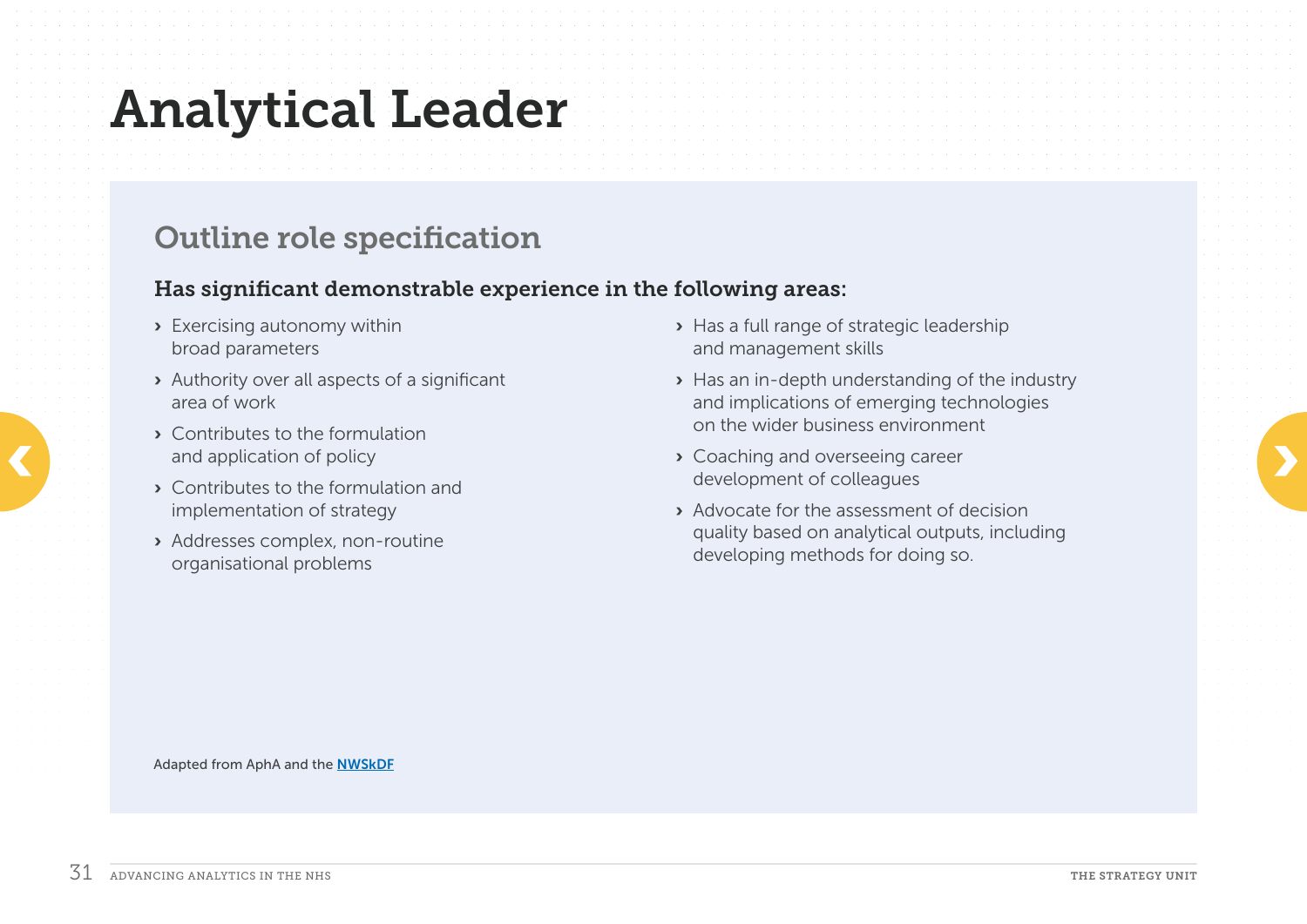## <span id="page-31-0"></span>Advanced Data Science Specialist

#### Outline role specification

#### Has significant demonstrable experience in the following areas:

- › Strong programming experience using a range of coding practices to build scalable data products for a range of users within a technology context (e.g. Big data, unstructured cloud)
- › Identifies efficient and effective ways to use data science to tackle business and organisational challenges, applying innovative techniques
- › Applies a range of scientific methods through experimental design, exploratory data analysis and hypothesis testing to reach robust conclusions. Is confident in using analytical approaches and interpreting data
- › Understands the ethical considerations of potential data science approaches, and the legislation applicable in this area, i.e. GDPR, DPA etc. Awareness of existing Government and other frameworks
- › Continuously promotes professional development by expanding data science knowledge and sharing best practice across departments/industry
- › Applies data science techniques to present, communicate and disseminate data science products to achieve and measure impact whilst maintaining user focus
- › Use data engineering and manipulation techniques to produce/ improve data product performance by selecting the most appropriate tools and technologies science to tackle business and organisational<br>
challenges, applying innovative techniques<br>
and the most appropriate tools and technologies<br>
and the most appropriate tools and technologies<br>
and the most appropriate tools an
	- › Understands the different product delivery methods and phases to contribute to decision making with impact. Use a range of data sources, analytical tools and techniques throughout the life cycle to develop and deploy robust data science solutions into the business
	- › Has an in depth understanding of the industry and implications of emerging technologies on the wider business environment.

Taken from the [Government Analysis Career Framework](https://assets.publishing.service.gov.uk/government/uploads/system/uploads/attachment_data/file/941369/Analysis-Function-Career-Framework.pdf)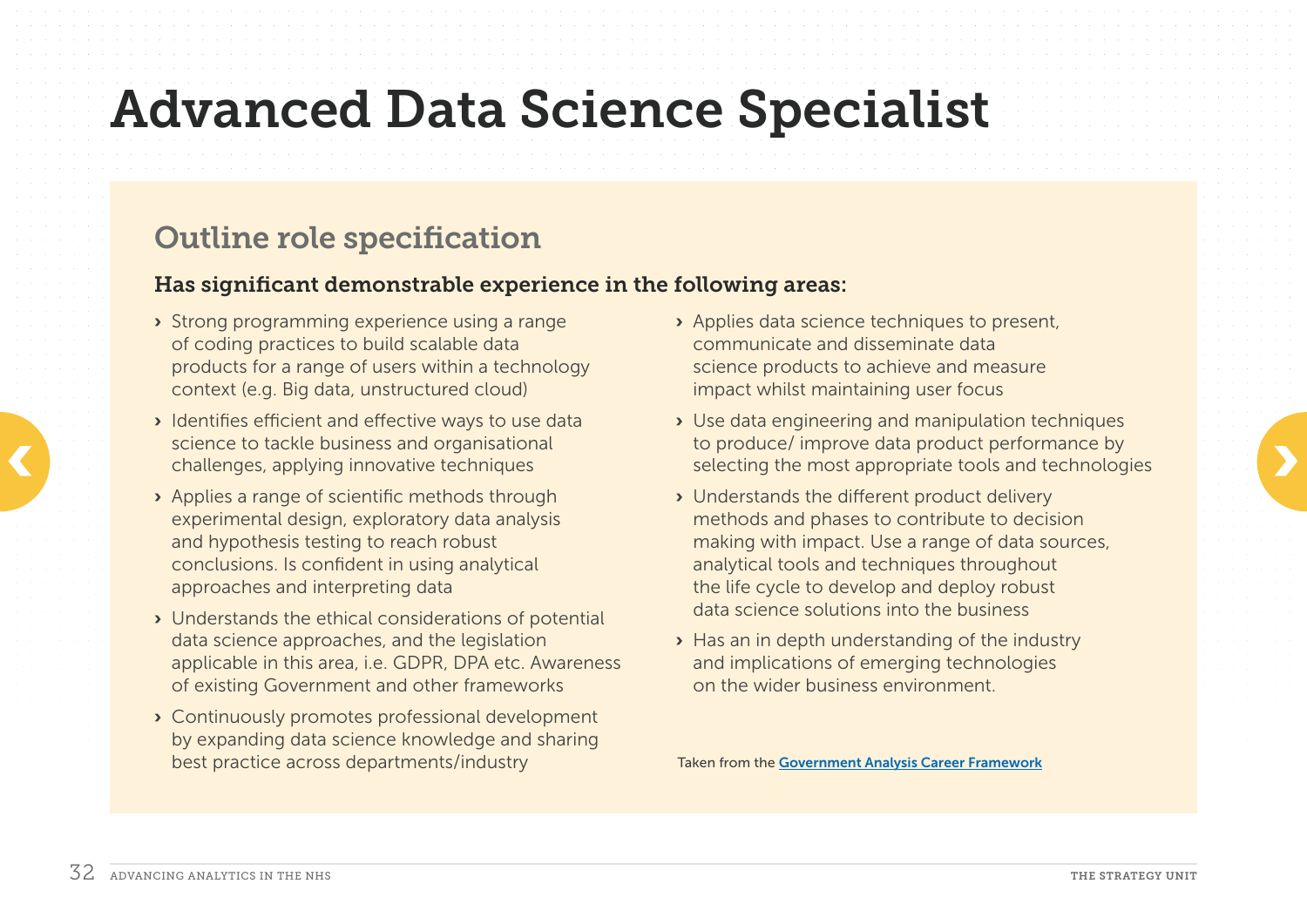# <span id="page-32-0"></span>Current training provision for healthcare analysts

[‹](#page-31-0)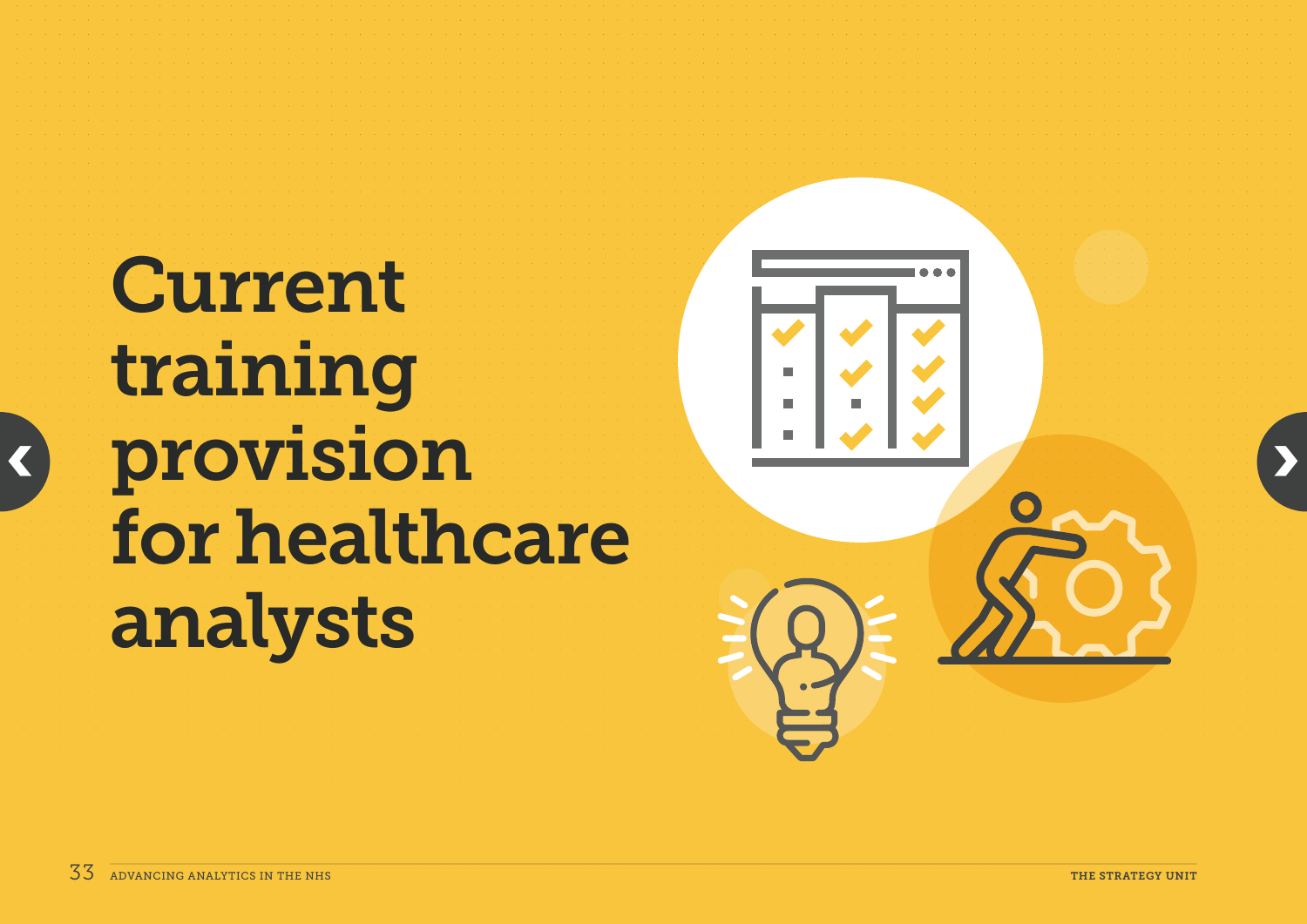## <span id="page-33-0"></span>Current training provision for healthcare analysts

The table on the following pages represents a mapping exercise of current training provision and providers available to healthcare analysts.

This is based on desktop research; a survey of analysts; and interviews with analyst leaders.

This table is not exhaustive and should be reviewed and added to by stakeholders.

The accompanying report to this document has recommended that healthcare analysts nationally are allocated 10 per cent of their time each week to pursue learning and development activities. Additionally, analysts should have a dedicated week for learning each year, coordinated by their regional network.

Entry Data Scientist Pathway Experienced Data Scientist Pathway

Return to:

Entry Data Analyst Pathway

Experienced Data Analyst Pathway

#### Key:

- **DM** Data Management
- DS Descriptive
- EX Explicative
- PR Predictive
- PS Prescriptive
- EV Evaluative
- C Communicating results

[‹](#page-32-0)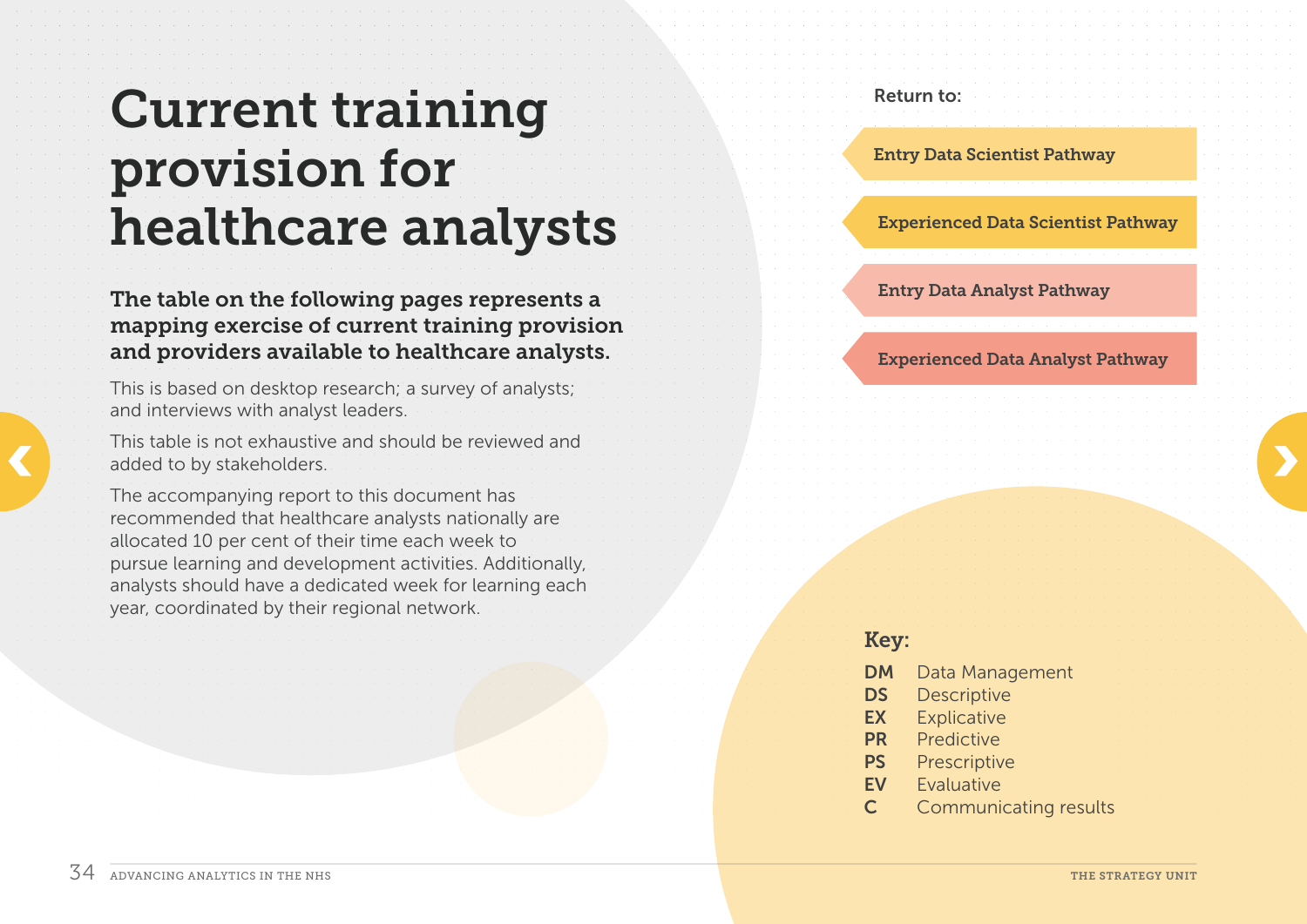<span id="page-34-0"></span>

|                                                    | <b>Health context</b>                         |                                           |                       |                     |                              |                        |                    |                     | Analytical methods        |                           |                    |                             |                                |                         |
|----------------------------------------------------|-----------------------------------------------|-------------------------------------------|-----------------------|---------------------|------------------------------|------------------------|--------------------|---------------------|---------------------------|---------------------------|--------------------|-----------------------------|--------------------------------|-------------------------|
|                                                    |                                               |                                           |                       |                     |                              |                        |                    |                     |                           |                           |                    |                             |                                |                         |
|                                                    | Data Analyst/<br>Scientist<br>Apprenticeships |                                           |                       |                     |                              |                        |                    |                     |                           | DS: Geospatial<br>Mapping |                    | EX. Regression<br>Modelling | PR: Time Series<br>Forecasting |                         |
|                                                    |                                               | Big Data and<br>Data Science<br>Explained | Health<br>Informatics | Health<br>Economics | Population/<br>Public Health | Problem<br>Structuring |                    |                     | DS: Data<br>Visualisation |                           |                    |                             |                                | PR: Demand<br>Modelling |
|                                                    |                                               |                                           |                       |                     |                              |                        | DM: Data<br>Ethics | DM: Data<br>Linkage |                           |                           | EX: Data<br>Mining |                             |                                |                         |
|                                                    |                                               |                                           |                       |                     |                              |                        |                    |                     |                           |                           |                    |                             |                                |                         |
|                                                    |                                               |                                           |                       |                     |                              |                        |                    |                     |                           |                           |                    |                             |                                |                         |
| <b>AphA</b>                                        |                                               |                                           |                       |                     |                              |                        | $\checkmark$       |                     |                           |                           |                    |                             |                                |                         |
| <b>Health Education England</b>                    |                                               |                                           | $\checkmark$          | $\checkmark$        | $\checkmark$                 |                        |                    |                     |                           |                           |                    |                             |                                |                         |
| <b>Government Statistics Service</b>               |                                               | $\checkmark$                              |                       |                     |                              |                        | $\checkmark$       | $\checkmark$        | $\checkmark$              |                           |                    |                             | ✓                              |                         |
| <b>NHS R Community</b>                             |                                               |                                           |                       |                     |                              |                        |                    |                     | $\checkmark$              |                           |                    |                             | $\checkmark$                   |                         |
| <b>Midlands Decision Support</b><br><b>Network</b> |                                               |                                           |                       |                     | $\checkmark$                 |                        |                    |                     | $\checkmark$              |                           |                    | $\checkmark$                | $\checkmark$                   |                         |
| <b>FutureNHS</b>                                   |                                               |                                           |                       |                     |                              |                        |                    |                     |                           |                           |                    |                             |                                |                         |
| <b>Healthcare Evaluation Data</b>                  |                                               |                                           |                       |                     |                              |                        |                    |                     |                           |                           |                    |                             |                                |                         |
| <b>Kurtosis</b>                                    |                                               |                                           |                       |                     |                              |                        |                    |                     | $\checkmark$              |                           |                    |                             |                                |                         |
| <b>Skills Development Network</b>                  |                                               |                                           |                       |                     |                              |                        |                    |                     | $\checkmark$              |                           |                    |                             |                                |                         |
| <b>Operational Research Society</b>                |                                               |                                           |                       |                     |                              | $\checkmark$           |                    |                     | $\checkmark$              | $\checkmark$              | $\checkmark$       |                             |                                |                         |
| QA                                                 | $\checkmark$                                  | $\checkmark$                              |                       |                     |                              |                        |                    |                     |                           |                           |                    |                             |                                |                         |
| <b>EDX</b>                                         |                                               | $\checkmark$                              |                       |                     |                              |                        | $\checkmark$       |                     | $\checkmark$              |                           |                    |                             |                                |                         |
| <b>WiseOwl</b>                                     |                                               |                                           |                       |                     |                              |                        |                    |                     |                           |                           |                    |                             |                                |                         |
| <b>FutureLearn</b>                                 |                                               | $\checkmark$                              |                       |                     | $\checkmark$                 |                        | $\checkmark$       |                     | $\sqrt{2}$                |                           | $\checkmark$       |                             |                                |                         |
| Laria                                              |                                               |                                           |                       |                     |                              |                        |                    |                     | $\checkmark$              |                           |                    |                             |                                |                         |
| <b>Udemy</b>                                       |                                               | $\checkmark$                              |                       |                     |                              |                        |                    |                     |                           |                           |                    |                             |                                |                         |
| <b>Jumping Rivers</b>                              |                                               | $\checkmark$                              |                       |                     |                              |                        |                    |                     | $\checkmark$              |                           |                    |                             | ✓                              |                         |
| <b>Population Health Exchange</b>                  |                                               |                                           |                       |                     | $\checkmark$                 |                        |                    |                     |                           |                           |                    |                             |                                |                         |
| <b>NIHR CLAHRC North Thames</b>                    |                                               |                                           |                       |                     |                              |                        |                    |                     |                           |                           |                    |                             |                                |                         |
| <b>Faculty of Public Health</b>                    |                                               |                                           |                       |                     | $\checkmark$                 |                        |                    |                     |                           |                           |                    |                             |                                |                         |
| <b>Public Health England</b>                       | $\checkmark$                                  |                                           |                       |                     | $\checkmark$                 |                        |                    |                     | $\checkmark$              |                           |                    |                             |                                |                         |
| <b>East Midlands AHSN</b>                          |                                               | $\checkmark$                              |                       |                     |                              |                        |                    |                     | $\checkmark$              |                           |                    |                             |                                |                         |
| <b>Strategy Unit</b>                               |                                               |                                           |                       |                     |                              |                        |                    |                     |                           |                           |                    |                             |                                |                         |
| <b>Software carpentry</b>                          |                                               |                                           |                       |                     |                              |                        |                    |                     |                           |                           |                    |                             |                                |                         |
| <b>PenARC</b>                                      |                                               |                                           |                       |                     |                              |                        |                    |                     |                           |                           |                    |                             |                                |                         |
| Mango                                              |                                               | $\checkmark$                              |                       |                     |                              |                        |                    |                     | $\checkmark$              |                           |                    |                             | $\checkmark$                   |                         |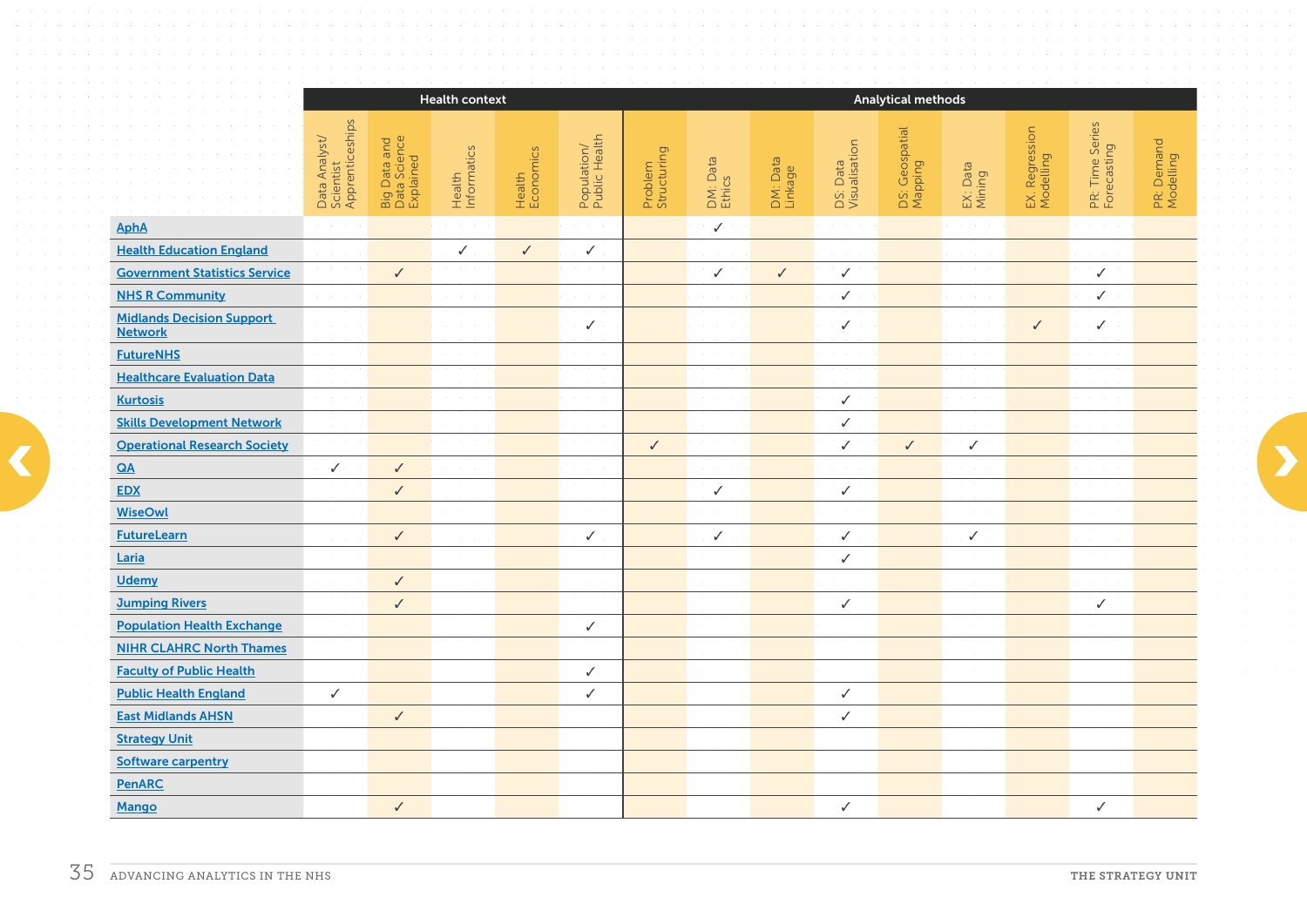<span id="page-35-0"></span>

|                                                    |                |                         |                     |                                           |              | Analytical methods       | Coding/Software |               |                              |                              |              |              |          |
|----------------------------------------------------|----------------|-------------------------|---------------------|-------------------------------------------|--------------|--------------------------|-----------------|---------------|------------------------------|------------------------------|--------------|--------------|----------|
|                                                    |                |                         |                     |                                           |              |                          |                 |               |                              |                              |              |              |          |
|                                                    | PR: Simulation | PR: Machine<br>Learning | PR:<br>Epidemiology | PS: Intro to<br>Prescriptive<br>Analytics | PS: SPC      | PS: Decision<br>Analysis | EV: Evaluation  | EV: Causality | C: Knowledge<br>Mobilisation | C: Leadership<br>Development |              |              | Power BI |
|                                                    |                |                         |                     |                                           |              |                          |                 |               |                              |                              | $\simeq$     | SQL          |          |
| <b>AphA</b>                                        |                |                         |                     |                                           |              |                          |                 |               |                              |                              |              |              |          |
| <b>Health Education England</b>                    |                |                         |                     |                                           |              |                          |                 |               |                              |                              |              |              |          |
| <b>Government Statistics Service</b>               |                | $\checkmark$            |                     |                                           |              |                          |                 |               |                              |                              | V            | $\checkmark$ |          |
| <b>NHS R Community</b>                             |                |                         |                     |                                           |              |                          |                 |               |                              |                              | $\checkmark$ |              |          |
| <b>Midlands Decision Support</b><br><b>Network</b> | $\checkmark$   |                         |                     |                                           |              | $\checkmark$             | $\checkmark$    | $\checkmark$  | $\checkmark$                 | $\checkmark$                 |              |              |          |
| <b>FutureNHS</b>                                   |                |                         |                     |                                           |              |                          |                 |               |                              |                              |              | $\checkmark$ |          |
| <b>Healthcare Evaluation Data</b>                  |                | $\checkmark$            |                     |                                           |              |                          |                 |               |                              |                              | ✓            |              |          |
| <b>Kurtosis</b>                                    |                |                         |                     |                                           | $\checkmark$ |                          |                 |               | $\checkmark$                 |                              |              |              |          |
| <b>Skills Development Network</b>                  |                |                         |                     |                                           |              |                          |                 |               |                              | $\checkmark$                 | $\checkmark$ | $\checkmark$ | ✓        |
| <b>Operational Research Society</b>                |                |                         |                     | $\checkmark$                              |              |                          |                 |               | $\checkmark$                 |                              | V            |              |          |
| QA                                                 |                | $\checkmark$            |                     |                                           |              |                          |                 |               |                              |                              |              | ✓            | ✓        |
| <b>EDX</b>                                         |                | $\checkmark$            |                     |                                           |              |                          |                 |               |                              |                              | ✓            | $\checkmark$ | ✓        |
| <b>WiseOwl</b>                                     |                |                         |                     |                                           |              |                          |                 |               |                              |                              |              | $\checkmark$ | J        |
| <b>FutureLearn</b>                                 |                | $\checkmark$            |                     |                                           |              |                          |                 |               |                              |                              | ✓            | $\checkmark$ |          |
| Laria                                              |                |                         |                     |                                           |              |                          |                 |               |                              |                              |              |              |          |
| <b>Udemy</b>                                       |                | $\checkmark$            |                     |                                           |              |                          |                 |               |                              |                              | $\checkmark$ |              | ✓        |
| <b>Jumping Rivers</b>                              |                | $\checkmark$            |                     |                                           |              |                          |                 |               |                              |                              | T            | $\checkmark$ |          |
| <b>Population Health Exchange</b>                  |                |                         |                     |                                           |              |                          |                 |               |                              |                              |              |              |          |
| <b>NIHR CLAHRC North Thames</b>                    |                |                         |                     |                                           |              |                          | $\checkmark$    |               |                              |                              |              |              |          |
| <b>Faculty of Public Health</b>                    |                |                         | $\checkmark$        |                                           |              |                          | $\checkmark$    |               | $\checkmark$                 |                              |              |              |          |
| <b>Public Health England</b>                       |                |                         | ✓                   |                                           |              |                          |                 |               | $\checkmark$                 |                              |              |              |          |
| <b>East Midlands AHSN</b>                          |                |                         |                     |                                           |              |                          |                 |               |                              |                              |              |              |          |
| <b>Strategy Unit</b>                               | $\checkmark$   |                         |                     |                                           |              |                          |                 |               |                              |                              |              |              |          |
| <b>Software carpentry</b>                          |                |                         |                     |                                           |              |                          |                 |               |                              |                              | ✓            |              |          |
| <b>PenARC</b>                                      |                |                         |                     |                                           |              |                          |                 |               |                              |                              |              |              |          |
| Mango                                              |                | $\checkmark$            |                     |                                           |              |                          |                 |               |                              |                              | ✓            | $\checkmark$ |          |

[‹](#page-34-0)